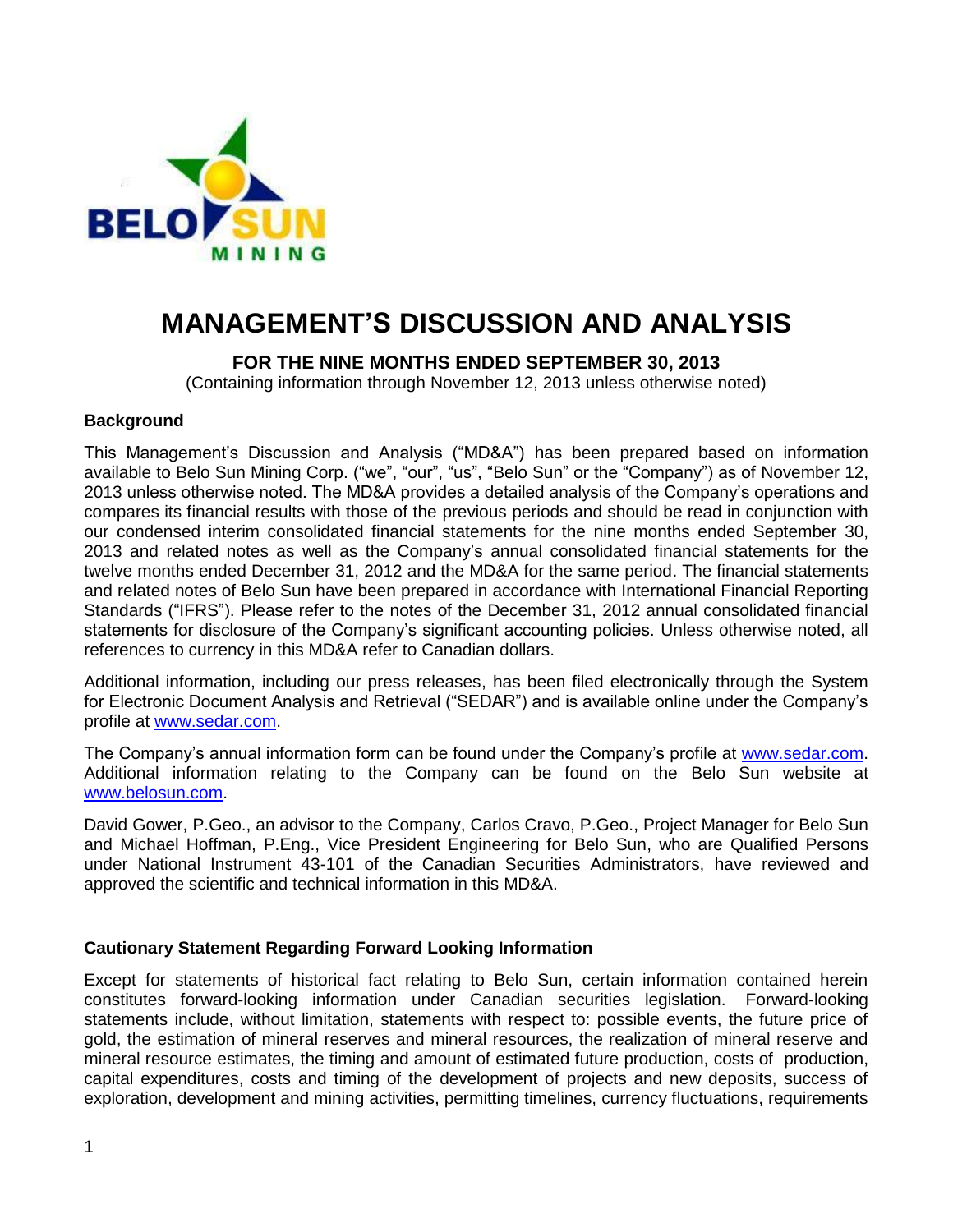for additional capital, government regulation of mining operations, environmental risks, unanticipated reclamation expenses, title disputes or claims and limitations on insurance coverage. The words "anticipates", "plans", "expects", "indicative", "intend", "scheduled", "timeline", "estimates", "forecasts", "guidance", "opportunity", "outlook", "potential", "projected", "schedule", "seek", "strategy", "study" (including, without limitation, as may be qualified by "feasibility" and "pre-feasibility"), "targets", "models", or "believes", or variations of or similar such words and phrases or statements that certain actions, events or results "may", "could", "would", or "should", "might", or "will be taken", "occur" or ‗‗be achieved'' and similar expressions identify forward-looking statements. Forward-looking statements are necessarily based upon a number of estimates and assumptions that, while considered reasonable by Belo Sun as of the date of such statements, are inherently subject to significant business, economic and competitive uncertainties and contingencies. There can be no assurance that forward-looking statements will prove to be accurate, as actual results and future events could differ materially from those anticipated in such statements.

Forward-looking statements are provided for the purpose of providing information about management's expectations and plans relating to the future. All of the forward-looking statements made in this MD&A are qualified by these cautionary statements and those made in our other filings with the securities regulators of Canada including, but not limited to, the cautionary statements made in the "Risk Factors" section of our most recently filed Annual Information Form and full-year 2012 Management Discussion and Analysis. These factors are not intended to represent a complete list of the factors that could affect Belo Sun. Belo Sun disclaims any intention or obligation to update or revise any forward-looking statements or to explain any material difference between subsequent actual events and such forwardlooking statements, except to the extent required by applicable law.

## **Overview of the Company**

Belo Sun is a Canadian mineral exploration company with a portfolio of properties in Brazil including its principal project, the Volta Grande Gold Project in Para State. Belo Sun's other properties are the Patrocinio Gold Project in Para State and the Rainbow Alexandrite Project in Goias State.

Highlights for the nine months ended September 30, 2013:

- $\triangleright$  The Company's ongoing metallurgical test work has returned an average recovery of 94% for both Grota Sêca and Ouro Verde ore, both of which are amenable to conventional gravity and gold leaching processes. Grind determination test results have indicated that Grota Sêca and Ouro Verde ore are also amendable to conventional primary crushing, SAG and ball milling. These results are providing the parameters for finalizing the plant design as the Company moves towards completion of the feasibility study.
- $\triangleright$  The Company received positive results from preliminary metallurgical leach test work conducted with samples from the South Block. Head grades varied from 2.2 g/t Au to 6.5 g/t Au with an average gold recovery of 95%, consistent with recovery for the Ouro Verde and Grota Sêca deposits. These results indicated that the ores from Ouro Verde, Grota Sêca and South Block deposits can all be blended and treated in the same plant under the same optimum process conditions.
- $\triangleright$  The Company filed a new technical report in June 2013 incorporating results from the prefeasibility study.
- $\triangleright$  The Company released an updated mineral resource statement for the Volta Grande Project with an effective date of October 1, 2013, based on all holes completed as at September 30,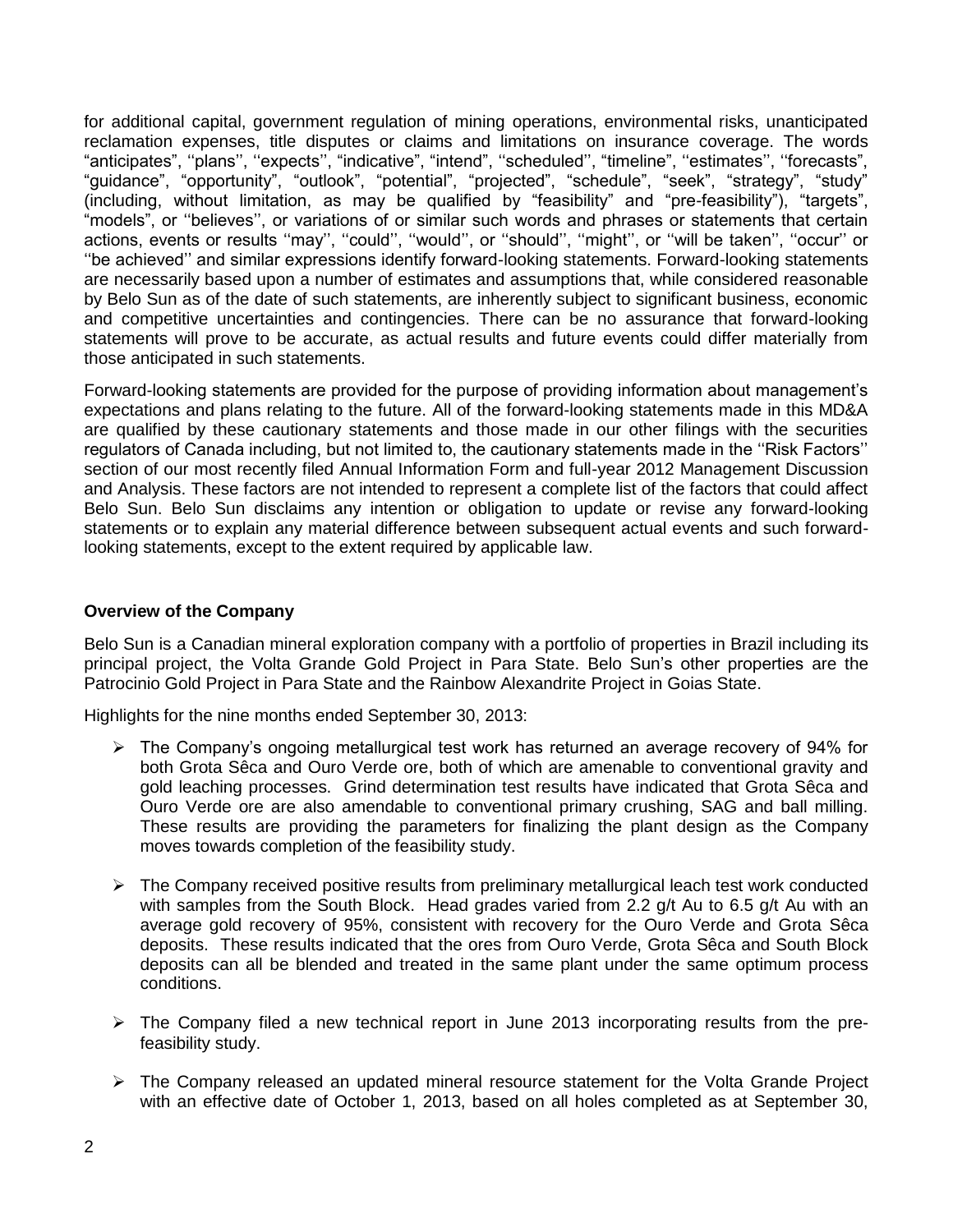2013. Measured and indicated resources increased to 5.1 million ounces of gold at an average grade of 1.68 g/t Au representing an increase of 10% compared to the April 2013 mineral resource update. Inferred resources were estimated at 2.6 million ounces of gold at an average grade of 1.75 g/t Au.

The mineral exploration business is risky and most exploration projects will not become mines. The Company may offer an opportunity to a mining company to acquire an interest in a property in return for funding all or part of the exploration and development of the property. For the funding of property acquisitions and exploration that the Company conducts, the Company depends on the issuance of shares from treasury to investors. These stock issuances depend on numerous factors including a positive mineral exploration environment, positive stock market conditions, a positive track record for the Company and the experience of management.

The Company's financial statements have been prepared in accordance with IFRS applicable to a going concern. Accordingly, they do not give effect to adjustments that would be necessary should the Company be unable to continue as a going concern and therefore be required to realize its assets and liquidate its liabilities and commitments in other than the normal course of business and at amounts different from those in the accompanying financial statements.

# **Outlook**

Belo Sun's principal focus is the Volta Grande Gold Project. The Volta Grande Gold Project has a National Instrument 43-101 compliant estimated measured mineral resource of 2,999,000 ounces of gold (55.4 million tonnes grading 1.68 grams per tonne gold) and indicated mineral resource of 2,085,000 ounces of gold (38.4 million tonnes grading 1.69 grams per tonne gold) for a total measured and indicated mineral resource of 5,084,994 ounces of gold, and an estimated inferred mineral resource of 2,565,000 ounces of gold (45.5 million tonnes grading 1.75 grams per tonne gold) based on 0.50-gram-per-tonne-gold cut off (see the Press Release issued October 3, 2013).

Belo Sun completed 74 drill holes (15,145 metres) at the Volta Grande Gold Project during 2013. From April 2010 to September 2013 the Company completed 767 drill holes (203,235 metres).

Belo Sun completed a preliminary feasibility study for the Volta Grande Gold Project, which was released on May 6, 2013 (see the Press Release issued May 6, 2013). Belo Sun intends to complete a definitive feasibility study for the project in Q1-2014. The results from the audited mineral resource statement published on October 3, 2013 will support the definitive feasibility study. In this context, Belo Sun is planning the programs set out for the Volta Grande Project as follows:

- $\triangleright$  Regional exploration programs (including regional permits) to follow up high resolution airborne geophysical surveys (magnetic and electromagnetic) completed in 2012.
- Continued metallurgical testwork on the Ouro Verde and Grota Sêca deposits which is forecast to be complete in Q4 of 2013.
- $\triangleright$  Continued permitting activities and exploring project financing options.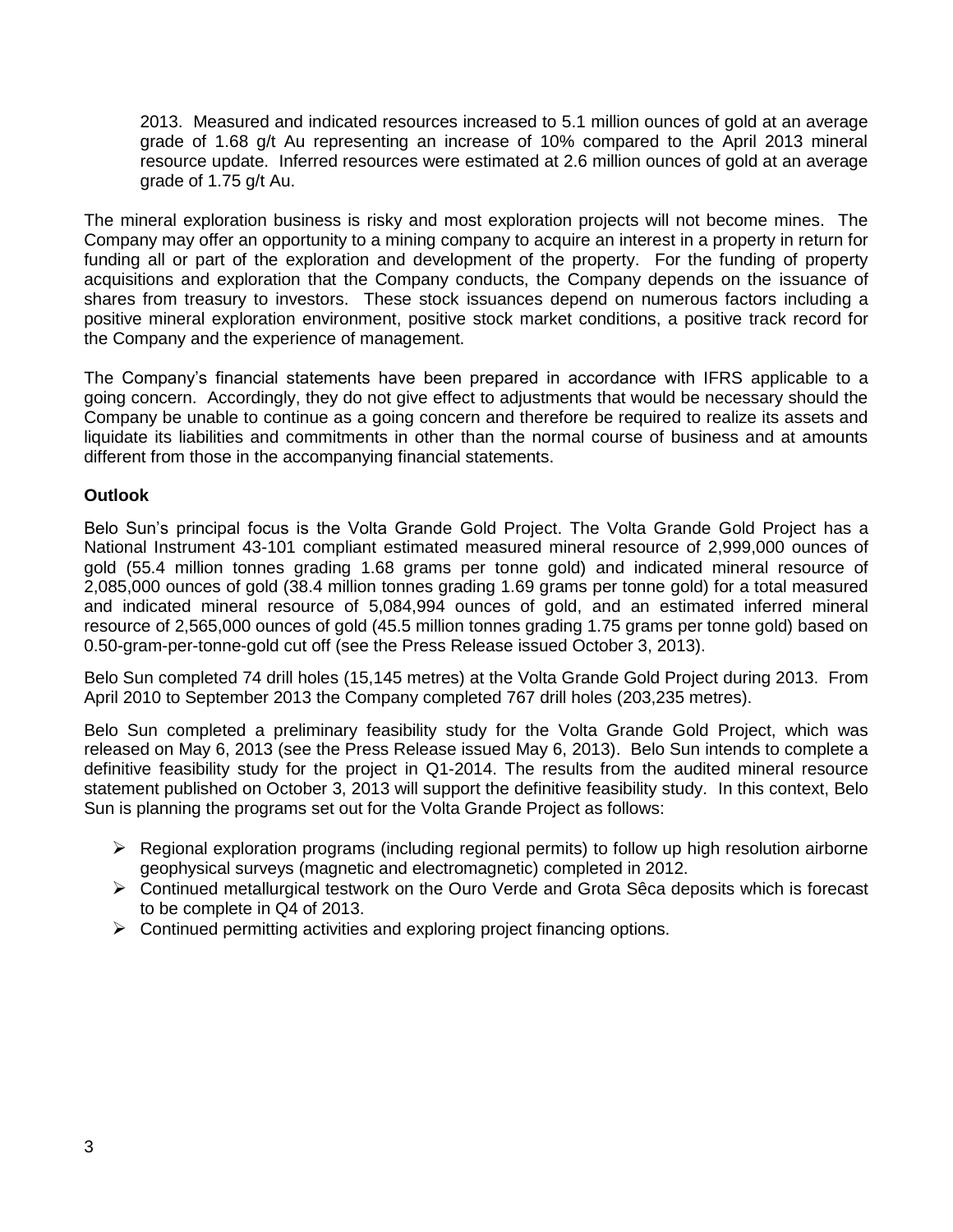# **Summary of Quarterly Results**

The following is a summary of the Company's financial results for the eight most recently completed quarters:

|                                         | 30-Sep        | 30-Jun        | 31-Mar         | 31-Dec        | 30-Sep         | 30-Jun         | 31-Mar         | 31-Dec        |
|-----------------------------------------|---------------|---------------|----------------|---------------|----------------|----------------|----------------|---------------|
|                                         | 2013          | 2013          | 2013           | 2012          | 2012           | 2012           | 2012           | 2011          |
| Net (loss)                              | (\$8,259,403) | (\$8,166,717) | (\$11,360,487) | (\$8,460,407) | (\$12,931,632) | (\$16,823,928) | (\$10,191,667) | (\$8,042,719) |
| Net (loss) per share                    | (\$0.03)      | (\$0.03)      | (\$0.04)       | (\$0.03)      | (\$0.06)       | (\$0.07)       | (\$0.05)       | (\$0.04)      |
| Working Capital*                        | \$16,619,491  | \$22,598,930  | \$30,386,056   | \$42,003,938  | \$3,594,574    | \$16,223,478   | \$33,517,505   | \$30,576,636  |
| <b>Total Assets</b>                     | \$26,995,268  | \$33,189,599  | \$43,188,647   | \$53,781,289  | \$15,322,537   | \$29,380,281   | \$38,272,507   | \$34,504,425  |
| <b>Total Non-current</b><br>Liabilities | \$0           | \$0           | \$5,344        | \$17,404      | \$22,532       | \$28,622       | \$7,091        | \$20,663      |

\* Working Capital is defined as current assets minus current liabilities

## Factors Affecting Comparability of Quarters

Results of operations can vary significantly as a result of a number of factors. The Company's level of activity and expenditures during a specific quarter are influenced by the level of working capital, the availability of external financing, the time required to gather, analyze and report on geological data related to its properties and the nature of activity, and the number of personnel required to advance each individual project.

In addition, the granting of stock options in a particular quarter gives rise to stock-based compensation expense. In the third quarter of 2013, the Company recorded stock-based compensation expense of \$2,175,000 (Q2-2013 – \$186,000; Q1-2013 – \$65,000, Q4-2012 – \$363,000, Q3-2012 – \$184,050, Q2- 2012 – \$3,876,200, Q1-2012 – \$2,741,300, Q4-2011 – Nil). Exploration expenditures during quarters vary and can cause earnings to fluctuate. In the third quarter of 2013, the Company recorded exploration and evaluation expenses (including engineering studies) of \$4,737,009 (Q2-2013 – \$6,173,255; Q1-2013 – \$8,068,455, Q4-2012 – \$6,648,823, Q3-2012 – \$12,039,843, Q2-2012 – \$9,750,813, Q1-2012 – \$7,365,317, Q4-2011 – \$7,100,783, Q3-2011 – \$9,997,723). During 2013, the Company completed work on its prefeasibility study and initiated work on a definitive feasibility study, as well as completing 15,145 metres of drilling. During 2012, the Company incurred costs from its extensive drilling program of 98,514 metres, as well as costs in relation to prefeasibility and geophysical studies.

Also contributing to fluctuating quarterly net (losses) are changes in foreign exchange rates. The Company holds a large portion of its monetary assets and liabilities in Brazil and therefore changes in the rate of exchange between the Brazilian Real, United States dollar and the Canadian dollar result in reported gains and losses on foreign currency fluctuations.

# **Results of Operations – Financial**

The following is a discussion of the results of operations of the Company for the three and nine months ended September 30, 2013. They should be read in conjunction with the Company's condensed interim consolidated financial statements for the nine months ended September 30, 2013 and related notes.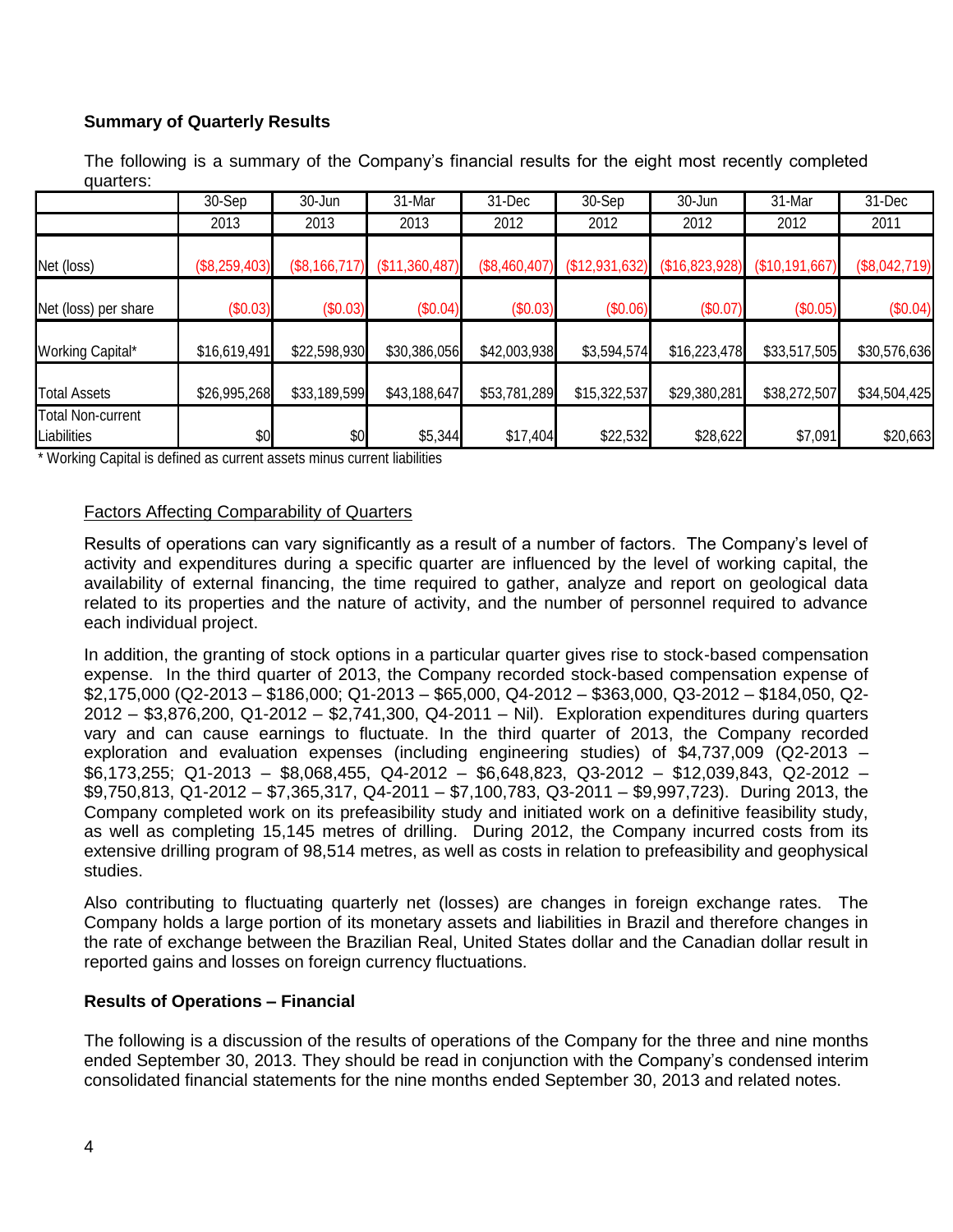For the quarters ended:

|                                     |      | Three Months ended September 30, |    |            |  |
|-------------------------------------|------|----------------------------------|----|------------|--|
|                                     | 2013 |                                  |    | 2012       |  |
| Net loss                            | \$   | 8,259,403                        | \$ | 12,931,632 |  |
|                                     |      |                                  |    |            |  |
| Interest income                     |      | (192, 227)                       |    | (155, 268) |  |
| Management fees to directors        |      | 124,059                          |    | 94,298     |  |
| Salaries, wages and consulting fees |      | 670,788                          |    | 430,026    |  |
| Professional fees                   |      | 39,333                           |    | 21,550     |  |
| General and administration          |      | 421,989                          |    | 576,477    |  |
| Amortization                        |      | 119,785                          |    | 62,861     |  |
| Share-based payments                |      | 2,175,000                        |    | 184,050    |  |
| Exploration and evaluation expenses |      | 1,569,295                        |    | 10,158,107 |  |
| <b>Engineering studies</b>          |      | 3,167,714                        |    | 1,881,736  |  |
| Loss/(gain) on foreign exchange     |      | 162,294                          |    | (322, 976) |  |
| Loss on derivative liability        |      | 1,011                            |    |            |  |
| Loss on sale of assets              |      | 362                              |    | 771        |  |

For the three months ended September 30, 2013, the Company recorded a net loss of \$8,259,403 (\$0.03 per share) compared to a net loss of \$12,931,632 (\$0.06 per share) for the three months ended September 30, 2012.

Salaries, wages and consulting fees were higher in Q3-2013 compared to Q3-2012 as a result of a larger management team and new consultants.

General and administration costs decreased in Q3-2013 compared to Q3-2012 primarily as a result of reduced travel costs.

Exploration and evaluation expenses, including engineering studies, were \$4,737,009 for the three months ended September 30, 2013 compared to \$12,039,843 for the three months ended September 30, 2012. In Q3-2013, the Company continued work on its definitive feasibility study and environmental technical studies, with significantly less drilling compared to Q3-2012.

Interest income was \$192,227 for the three months ended September 30, 2013 compared to \$155,268 for the three months ended September 30, 2012. Higher cash balances during Q3-2013 compared to Q3-2012 resulted in higher interest income.

Share-based payments were \$2,175,000 for the three months ended September 30, 2013 in relation to the 3,750,000 stock options granted to directors, officers, employees and consultants of the Company. During Q3-2012, 4,025,000 stock options were granted resulting in \$184,050 in share-based payments expense for the comparable quarter. All options vested immediately for both periods.

The Company recorded a loss on derivative liability of \$1,011 which is the foreign exchange effect on the change in the market value of the shares due in relation to a property acquisition. The liability was paid in cash in February 2013. The Company realized a total loss for the transaction of \$191,470, of which \$223,985 was recognized as an unrealized loss in 2012.

The Company also recognized a foreign exchange loss of \$162,294 during Q3-2013 (Q3-2012 –a gain of \$322,976). The US dollar strengthened throughout the current quarter compared to the Brazilian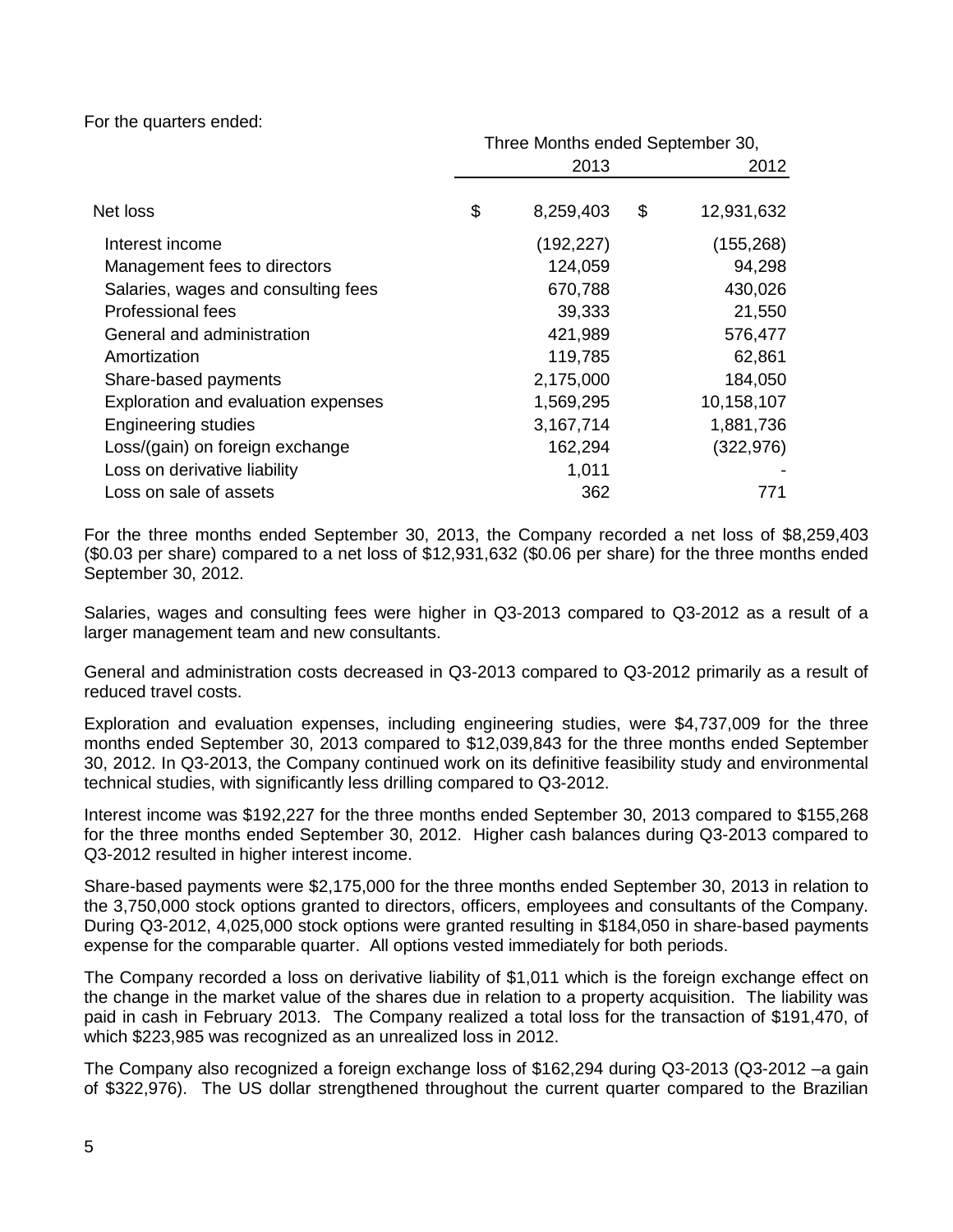Reais, and the Company carried significant monetary assets in Brazilian Reais during Q3-2013 resulting in this loss.

During the three months ended September 30, 2013, the Company spent \$5,564,708 on operations, raised \$72,000 from the exercise of options, paid lease obligations of \$4,650, purchased capital assets of \$3,137 and paid a liability related to the acquisition of land of \$252,945. During the three months ended September 30, 2012, the Company spent \$13,878,486 on operations, raised \$23,120 from the exercise of options, paid lease obligations of \$15,545, redeemed its term deposit for cash of \$513,534 and incurred \$140,290 in capital asset expenditures.

For the nine months ended:

|                                     |  | Nine months ended September 30, |    |            |  |
|-------------------------------------|--|---------------------------------|----|------------|--|
|                                     |  | 2013                            |    | 2012       |  |
| Net loss                            |  | 27,786,607                      | \$ | 39,947,227 |  |
| Interest income                     |  | (636, 941)                      |    | (925, 864) |  |
| Management fees to directors        |  | 577,067                         |    | 465,307    |  |
| Salaries, wages and consulting fees |  | 3,840,836                       |    | 2,382,708  |  |
| Professional fees                   |  | 87,327                          |    | 63,740     |  |
| General and administration          |  | 1,610,237                       |    | 1,686,620  |  |
| Amortization                        |  | 303,195                         |    | 159,050    |  |
| Share-based payments                |  | 2,426,000                       |    | 6,801,550  |  |
| Exploration and evaluation expenses |  | 10,190,593                      |    | 24,050,321 |  |
| <b>Engineering studies</b>          |  | 8,788,126                       |    | 5,105,652  |  |
| Loss on foreign exchange            |  | 644,830                         |    | 158,511    |  |
| (Gain) on derivative liability      |  | (32, 515)                       |    |            |  |
| (Gain) on sale of assets            |  | (12, 148)                       |    | (368)      |  |

For the nine months ended September 30, 2013, the Company recorded a net loss of \$27,786,607 (\$0.10 per share) compared to a net loss of \$39,947,227 (\$0.18 per share) for the nine months ended September 30, 2012.

Salaries, wages and consulting fees and management fees to directors were increased by \$1,458,128 in 2013 compared to 2012 as a result of a larger management team and more consultants, some of which were hired during the second half of 2012. Overall, bonuses were higher in 2013 compared to 2012 also as a result of the increased headcount.

Exploration and evaluation expenses, including engineering studies, were \$18,978,719 for the nine months ended September 30, 2013 compared to \$29,155,973 for the nine months ended September 30, 2012. In 2013, the Company completed its preliminary feasibility study, continued actively exploring its Volta Grande Gold Project completing approximately 74 drill holes (15,145 metres), working on environmental technical studies and began work on a definitive feasibility study.

Interest income was \$636,941 for the nine months ended September 30, 2013 compared to \$925,864 for the nine months ended September 30, 2012. Lower average cash balances for the year and lower interest rates earned in Brazil during 2013 compared to 2012 resulted in lower interest income.

Share-based payments were \$2,426,000 for the nine months ended September 30, 2013 in relation to the 4,000,000 stock options granted to directors, officers, employees and consultants of the Company.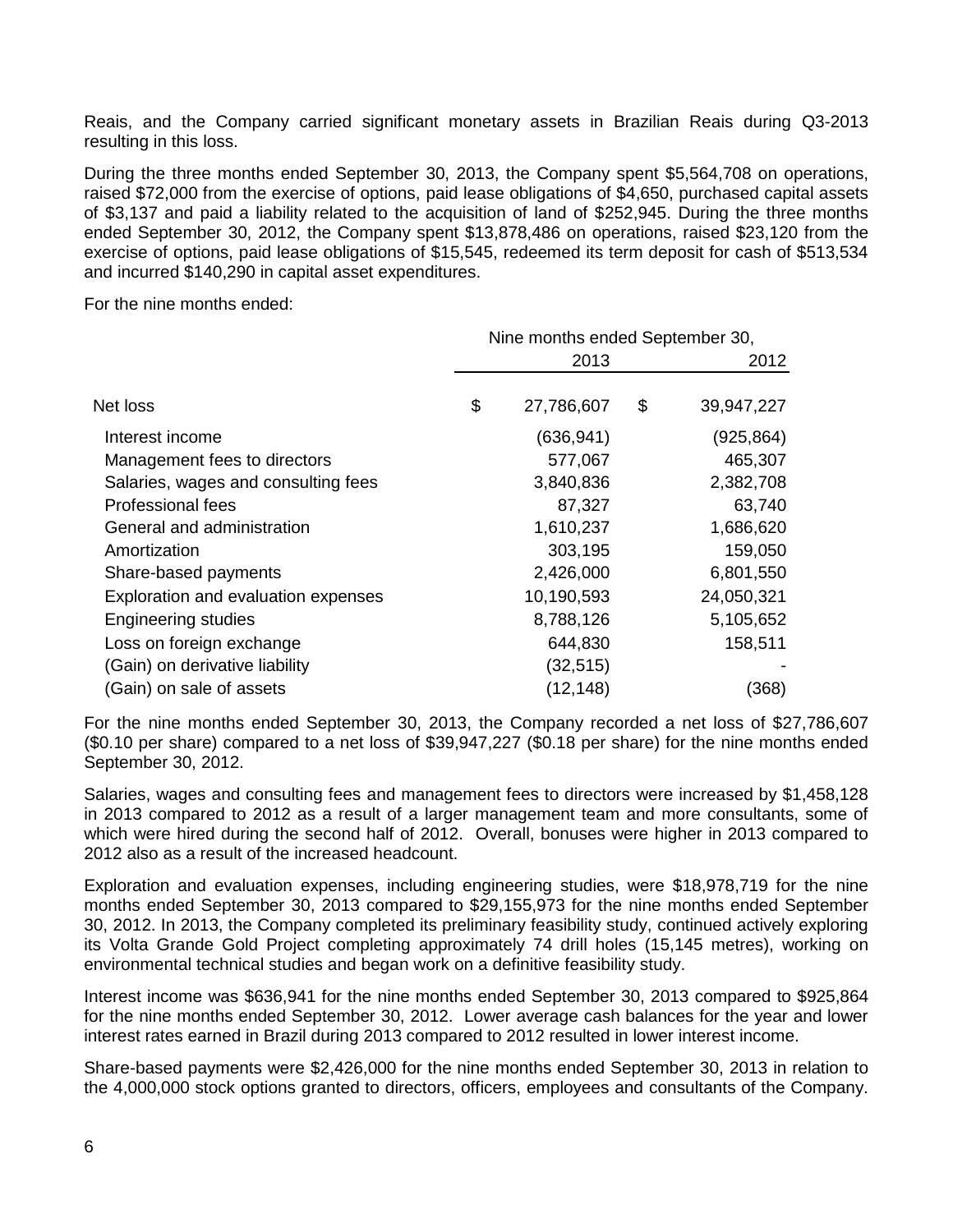During 2012, 8,445,000 stock options were granted resulting in \$6,801,550 in share-based payments expense for the comparable period.

The Company recorded a gain on derivative liability of \$32,515 related to change in the market value of the shares due in relation to a property acquisition. The liability was paid in cash in February 2013. The Company realized a total loss for the transaction of \$191,470, of which \$223,985 was recognized as an unrealized loss in 2012.

The Company also recognized a foreign exchange loss of \$644,830 during 2013 (2012 – \$158,511) as a result of fluctuations in the exchange rate between the US dollar and the Brazilian Reias.

During the nine months ended September 30, 2013, the Company spent \$25,264,889 on operations, raised \$72,000 from the exercise of options, paid lease obligations of \$21,213, purchased capital assets of \$191,659 and paid a liability related to the acquisition of land of \$1,185,663. During the nine months ended September 30, 2012, the Company spent \$31,800,594 on operations, raised \$11,028,524 from the exercise of warrants and options, paid lease obligations of \$57,254, and incurred \$2,959,594 in capital asset expenditures, net of accrued liabilities related to the acquisition of land.

## **Liquidity and Capital Resources**

Given the nature of the Company's operations, the most relevant financial information relates primarily to current liquidity, solvency and planned expenditures. The Company's financial success will be dependent upon the development of a property that leads to the discovery of economically recoverable reserves. Such development may take years to complete and the amount of resulting income, if any, is difficult to determine.

The Company currently has negative operating cash flow and finances its mineral exploration activities through equity financing. The Company's financial success will be dependent on the economic viability of its mineral exploration properties and the extent to which it can establish economic reserves and operations.

The Company had working capital of \$16,619,491 as at September 30, 2013 (December 31, 2012 - \$42,003,938) including cash and cash equivalents of \$19,087,392 (December 31, 2012 - \$45,977,241). None of the cash equivalents are invested in asset-backed securities.

The Company is currently focusing its efforts on the Volta Grande Gold Project.

#### Long Term Investment

The Company is carrying a term deposit with Banco do Brasil to fund potential amounts owing to Companhia de Pesquisa de Recoursos Minerais ("CPRM"). As at September 30, 2013, the balance of this deposit was 1,130,847 Reais (\$523,921). There has been no production at Volta Grande thus no royalties payable and no amounts were withdrawn by the CPRM.

#### Currency Risk

The Company operates internationally and is exposed to foreign exchange risk as certain expenditures are denominated in non-Canadian dollar currencies. Foreign exchange risk is predominantly due to the United Stated dollars and Brazilian Real.

A strengthening of \$0.01 in the United States dollar against the Brazilian Reais would have decreased net income by approximately \$100,000 for the nine months ended September 30, 2013 (September 30, 2012 - \$2,000). A strengthening of \$0.01 in the Canadian dollar against the United States dollar would have decreased other comprehensive income by approximately \$45,000 for the nine months ended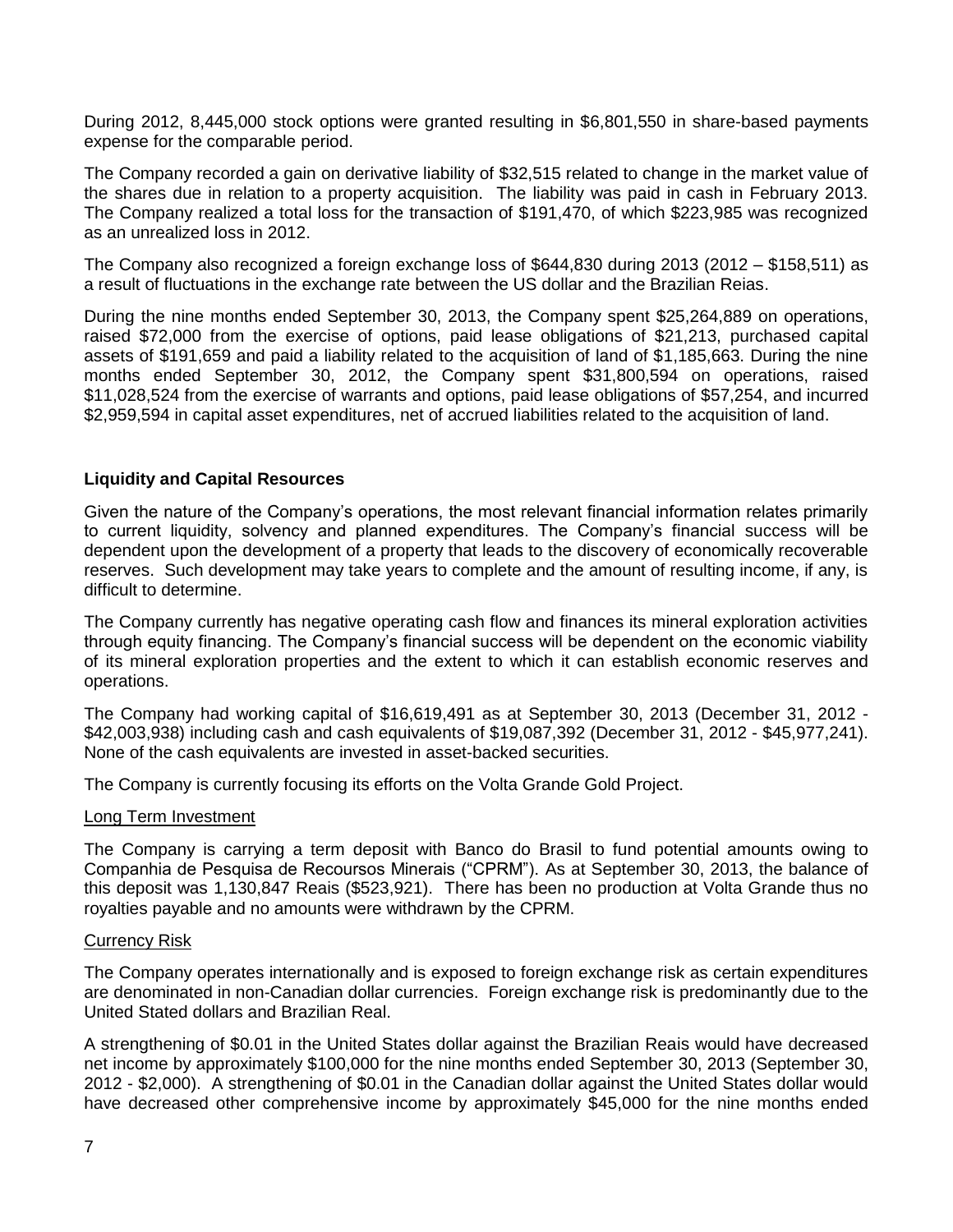September 30, 2013 (September 30, 2012 - \$1,000). At September 30, 2013, one Canadian dollar was equal to 0.9706 United States dollars (September 30, 2012 – 1.0171) and one Canadian dollar was equal to 2.1584 Brazilian Reais (September 30, 2012 – 2.0618).

As at September 30, 2013 the monetary balances in non-Canadian dollar currencies are as follows:

|                                          |                     | Brazilian Reais United States Dollar |       |  |
|------------------------------------------|---------------------|--------------------------------------|-------|--|
| Cash                                     | \$<br>13,742,173 \$ |                                      | 5,930 |  |
| Accounts receivable and prepaid expenses | 72,386              |                                      |       |  |
| Long term investment                     | 1,130,847           |                                      |       |  |
| Accounts payable                         | (4,944,419)         |                                      | (520) |  |
| Lease payable                            | (31, 838)           |                                      |       |  |
|                                          | \$<br>9,969,149     | \$                                   | 5,410 |  |

# **Capital Risk Management**

The Company includes cash and equity, comprised of issued common shares, share-based payment reserve and deficit, in the definition of capital. The Company's objectives when managing capital is to maintain its ability to continue as a going concern in order to provide returns for shareholders and benefits for other stakeholders.

The Company manages its capital structure and makes adjustments to it based on the funds available to the Company in order to support the acquisition and exploration of mineral properties. The Board of Directors does not establish quantitative return on capital criteria for management but rather relies on the expertise of the Company's management and consultants to sustain future development of the business.

The Company's properties are in the exploration stage and, accordingly, the Company is dependent upon external financings to fund activities. In order to carry out planned exploration and pay for administrative costs, the Company will spend its existing working capital and raise the additional funds required.

Management reviews its capital management approach on an ongoing basis and believes that this approach is reasonable given the relative size of the Company. There were no changes in the Company's approach to capital management during the nine months ended September 30, 2013. The Company is not subject to externally imposed capital requirements.

# **Commitments**

#### Management Contract Commitments

The Company is party to certain management contracts. These contracts require that additional payments of up to \$7,320,000 be made upon the occurrence of certain events such as a change of control. Minimum commitments remaining under these contracts were approximately \$854,000, all due within one year.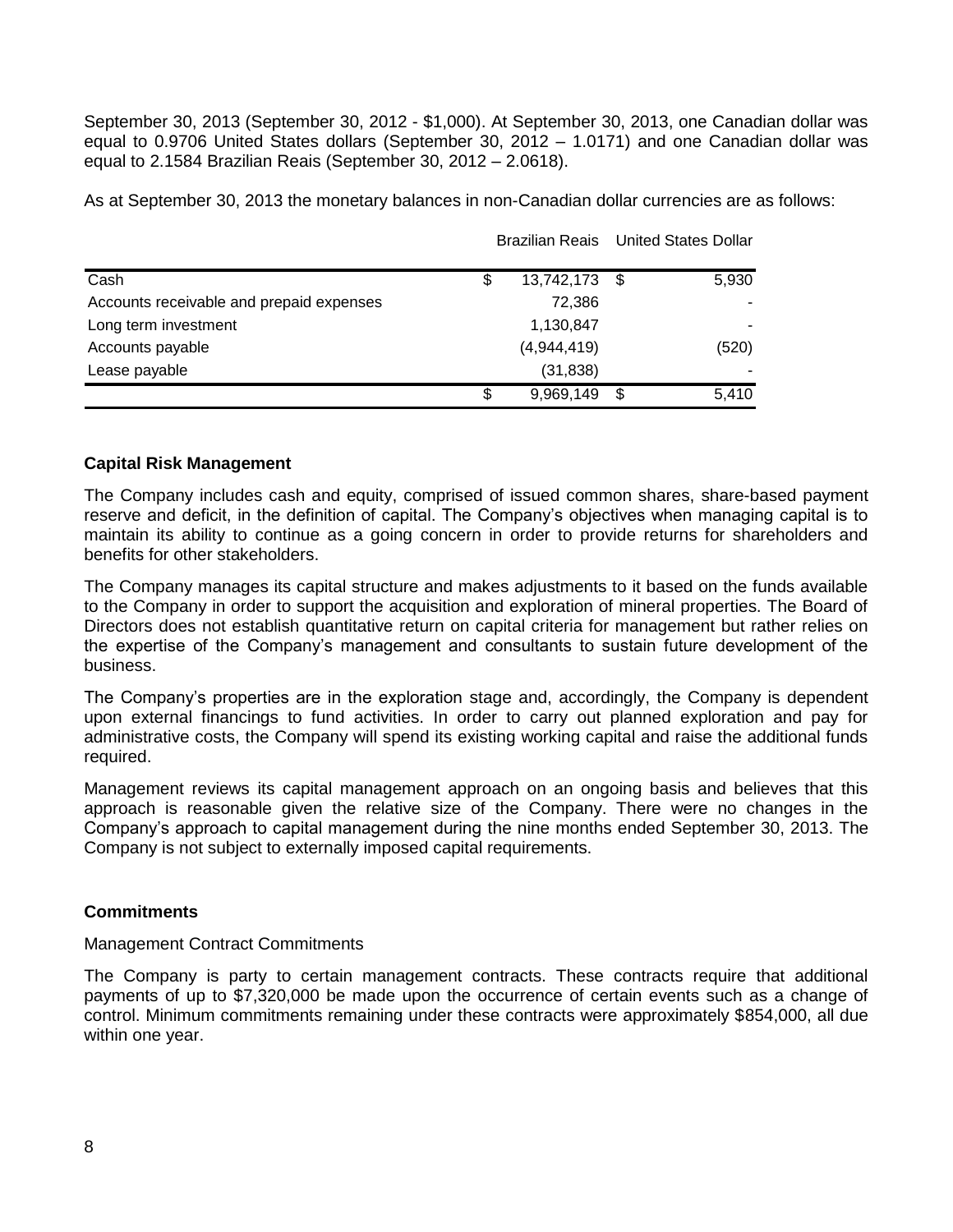## Environmental Commitments

The Company's mining and exploration activities are subject to various federal, provincial and international laws and regulations governing the protection of the environment. These laws and regulations are continually changing and generally becoming more restrictive. The Company conducts its operations so as to protect public health and the environment and believes its operations are materially in compliance with all applicable laws and regulations. The Company has made, and expects to make in the future, expenditures to comply with such laws and regulations.

The only capital resource of the Company is the plant and equipment at \$6,447,297 (net book value).

# **Results of Operation - Exploration**

## VOLTA GRANDE PROPERTY

Volta Grande, the Company's primary focus, is an advanced-stage exploration project located in Para State, Brazil where a measured and indicated and inferred gold resource has been delineated by the Company. The mineral resource is comprised of 5,084,000 measured and indicated ounces of gold (93.8 million tonnes grading 1.69 g/t Au) and 2,565,000 inferred ounces of gold (45.5 million tonnes grading 1.75 g/t Au) using a 0.50 g/t Au cut-off (see the Press Release issued October 3, 2013).

#### **Agreement**

In 2005, the Company signed an agreement modifying the terms of the acquisition of a 100 percent interest in the Volta Grande Gold Property located in the Para State, approximately 60 kilometres southwest of the city of Altamira in northern Brazil (the "Volta Grande Property"). Under the original terms of the contract signed in 2004, the Company was to pay US\$3 million over four years. Under the modified agreement the Company agreed to pay to the Vendor a total of US\$600,000 which was paid in 2006. The transfer of title to the Volta Grande Property occurred following the arrangements with CPRM, whereby the Company has committed to pay CPRM 3,740,000 Reais if a mineable deposit is defined on the Volta Grande Property. Payments would begin two years following production and could be paid over ten years on a quarterly basis. As security, the Company had purchased a term deposit of 3,740,000 Reais.

In March 2008, the Company successfully renegotiated the agreement with CPRM. Under the new terms, CPRM released to the Company 3,525,087 Reais of the total term deposit of 4,273,087 Reais held in security to cover the Company's debt owed to CPRM. In addition the Company allocated the balance of the original term deposit that was not released, amounting to 748,000 Reais, to be retained in an interest bearing term deposit to cover future royalty payments. There has been no production at Volta Grande resulting in no royalties payable and no amounts were withdrawn by the CPRM.

#### **Background**

The 100% owned Volta Grande Gold Project is located approximately 60 kilometres southwest of the town of Altamira (pop. 100,000) in the northern region of Para State. The geological setting (*Tres Palmeiras greenstone belt*) at the project areas is part of the same sequences present in the Carajas "World Class" mineral province.

Gold mineralization was identified at numerous sites in the 1990s by past operators TVX Gold Inc. (now part of Kinross Gold Corporation) and Battle Mountain Exploration (now part of Newmont Mining Corporation). Historical drilling by these companies included more than 27,000 metres of combined core, auger, and reverse circulation drilling and several thousand channel and soil samples. Preliminary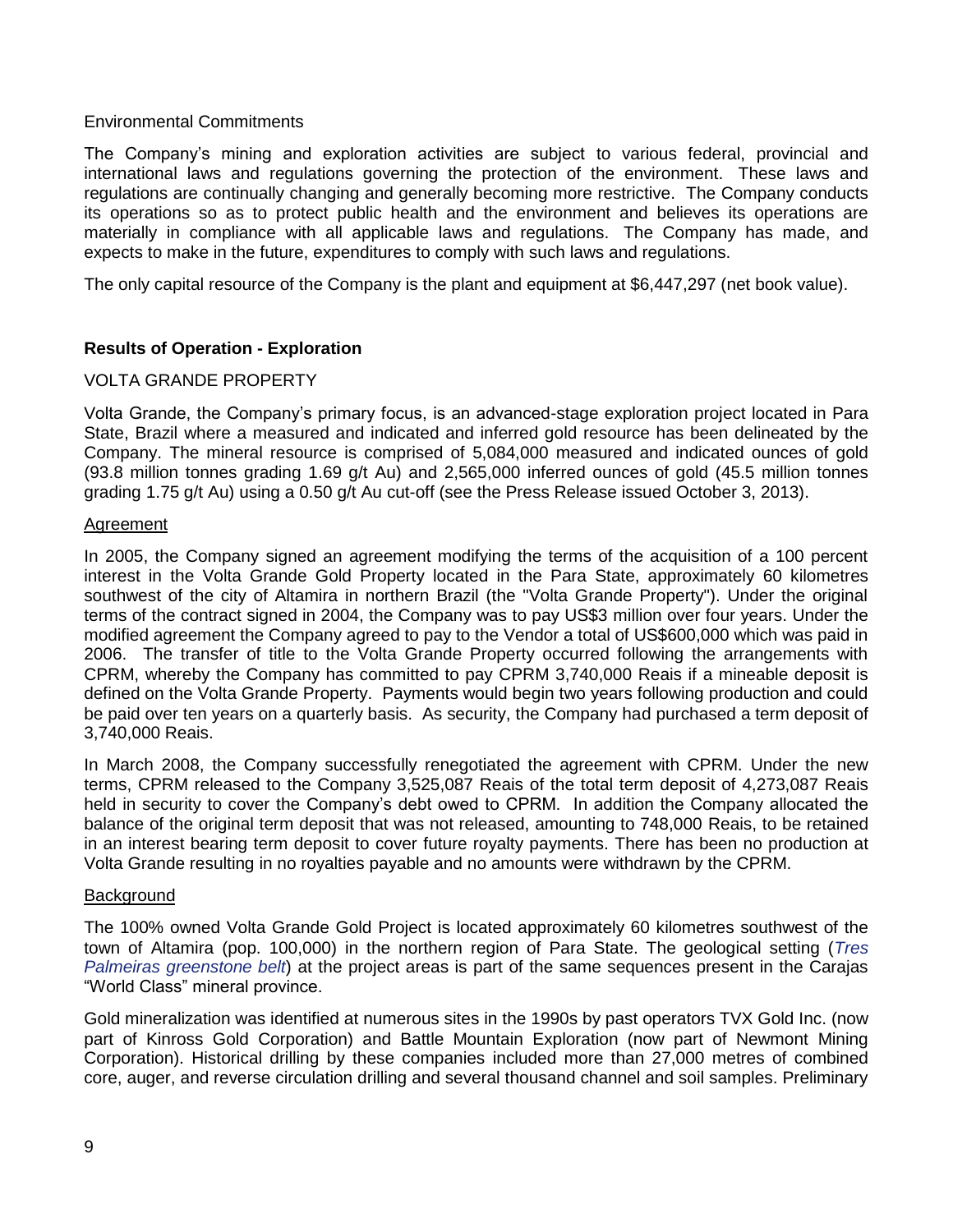metallurgical work indicated that Volta Grande mineralization is amenable to conventional milling and cyanidation process methods, with gold recoveries of up to 95% in bottle roll tests.

The shear-hosted mineral resource at Volta Grande is contained in three main areas (Ouro Verde and Grota Sêca at the North Block and the South Block), all of which have development in the form of artisanal workings into them. Within these areas, there are numerous narrow zones of high-grade gold mineralization, with potential for expansion along strike and at depth. There is also potential for the discovery of additional mineralized zones within the large alteration envelope in the host intrusive which has been traced for more than three kilometres along strike. Two types of gold mineralization are present: primary gold in intrusive rocks and secondary gold in an extensive saprolitic zone overlying the primary mineralization.

Roscoe Postle Associates Inc ("RPA") (formerly Scott Wilson Roscoe Postle Associates Inc.) reported that "there is potential for high grade shoots that may extend to depths of at least 200 metres or 300 metres below the surface, based on analogy with other Precambrian shear zone hosted gold deposits in Brazil." The property has been mined historically by garimpeiros (artisanal miners) for several decades using both open pit and underground mining methods with several shafts of 80 to 200 metres along high-grade veins. Grab samples from these shafts have assayed as high as 474.9 g/t Au.

#### Belo Sun Preliminary Feasibility Study

The mineral resource estimate released in December 2012, excluding inferred resources, is the basis for a preliminary feasibility study carried out by AMEC, which was completed in May 2013 (see the Press Release dated May 6, 2013) and may be found under the Company's profile on SEDAR. The full preliminary feasibility report is entitled "Pre-Feasibility Study on the Volta Grande Project, Pará, Brazil, NI 43-101 Technical Report" dated June 21, 2013 and was authored by Mr. Chantal Lavoie, Mr. Anthony Copland, Mr. Neil Morrison, Dr. Oy Leuangthong, Dr. Jean-Francois Couture, Dr. Lars Weiershauser, Mr. Carlos Guzman and Mr. Paulo Franca, all of whom are "qualified persons" under NI 43-101. This will provide the context for the Definitive Feasibility Study which is estimated to be completed in Q1-2014.

The following table summarizes the after tax results of the preliminary feasibility study:

| <b>Project Data</b>                                                  | <b>Prefeasibility Results</b> |
|----------------------------------------------------------------------|-------------------------------|
| <b>Production Data</b>                                               |                               |
| Life of mine                                                         | 10 Years                      |
| Annual Mine Throughput                                               | 7 million tpy                 |
| Metallurgical Recovery Au                                            | 94%                           |
| <b>Average Annual Gold Production</b>                                | $313,100$ oz/y                |
| Average Waste to Ore Strip Ratio                                     | 6.88:1                        |
| Average Grade of M&I Resource                                        | 1.72 $g/t$                    |
| Average Grade after mining dilution                                  | 1.48 $g/t$                    |
| Life of Mine Operating Costs/Tonne Ore Milled                        |                               |
| Mining                                                               | US\$17.36                     |
| Processing                                                           | US\$10.50                     |
| <b>General and Administration</b>                                    | US\$2.52                      |
| <b>Total Operating Cost/Ounce of Gold</b>                            | US\$681.90                    |
| Cash Operating Costs including Royalties                             | US\$711.50                    |
| <b>Capital Cost</b>                                                  |                               |
| Initial Investment Capital                                           | US\$ 749,114,400              |
| Average Sustaining Capital over life of mine including closure costs | US\$19.62 million per annum   |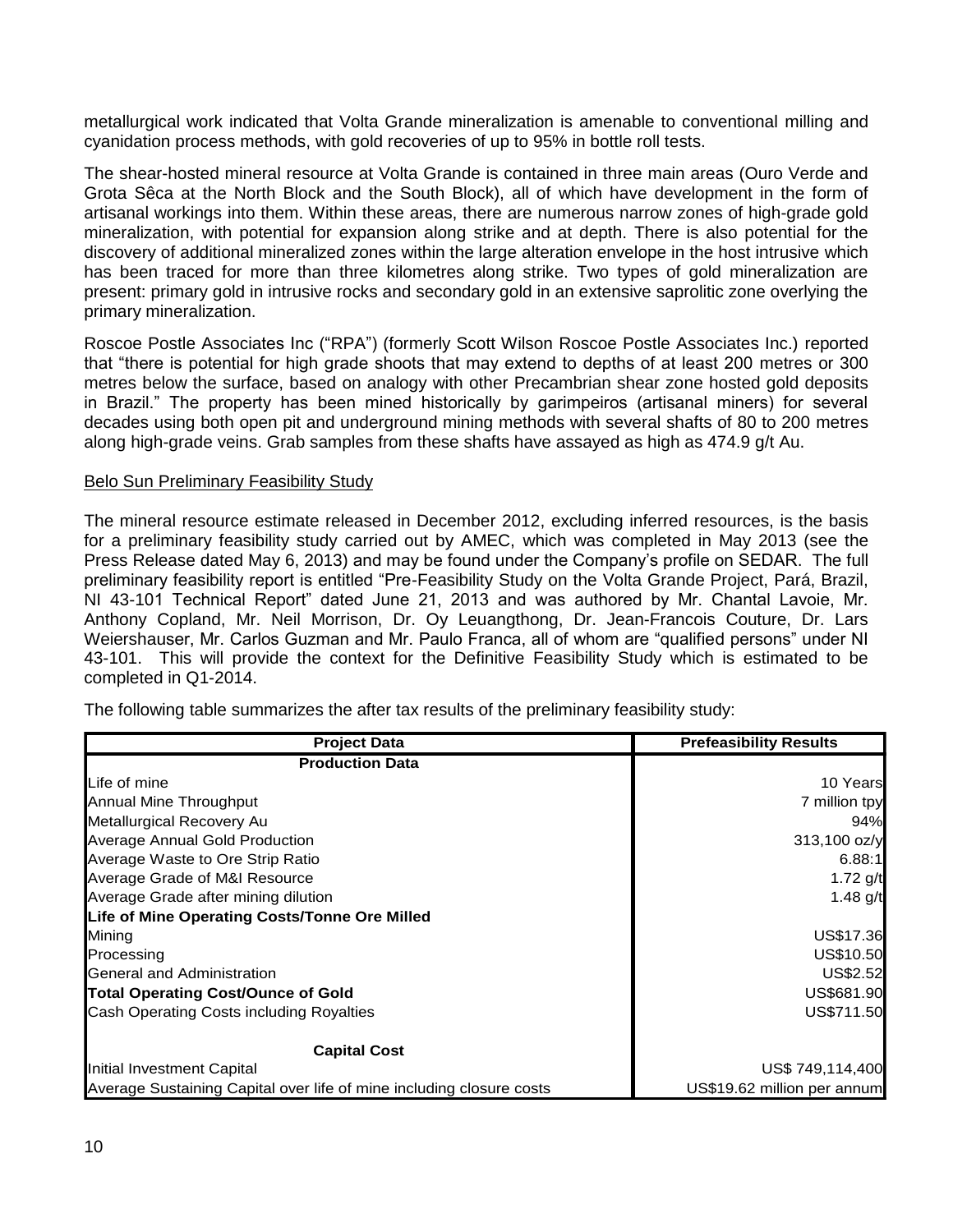Access to the Volta Grande mine site will be via an existing 60 kilometre upgraded gravel road. Power for the Volta Grande project will originate from Belo Monte's Pimental distribution station requiring the construction of a 20 kilometre 230 kV high tension power line. Water sufficient to meet mining needs is readily available at the site. A camp will be established at the project site to house workers on a shift rotation basis.

The mine design, mineral reserve estimate, mining costs and mining fleet requirements for the Volta Grande project were prepared by NCL Brasil LTDA. Conventional open pit mining will utilize owner operated truck and shovel combinations to maximize production. The mine is designed as a two pit operation using three phases per pit mined over ten years (including ramp up and ramp down), plus a year of pre-stripping. The mine has a planned throughput of 7.0 million tonnes of ore per year.

The metallurgical test work program recently returned an average recovery of 94%. Highlights of the gold recovery tests included:

- $\triangleright$  Between 25% to 50% of the gold can be recovered in a gravity concentration step prior to leaching.
- $\triangleright$  The optimal leaching conditions for the Ouro Verde and Grota Sêca composites were a grind size of 80% passing 75 µm, slurry density of 50% by weight, 0.5 g/L NaCN concentration, 10 ppm dissolved oxygen concentration at a pH of 10.5.
- For the Ouro Verde ore, with a gold head grade varying between 1.17 g/t to 3.80 g/t, with an average gold recovery of 94%.
- For the Grota Sêca ore, with a gold head grade varying between 1.06 g/t to 3.90 g/t, with an average gold recovery of 94%.
- The Ouro Verde and Grota Sêca ores are amenable to conventional gravity and gold leaching processes including leach / CIP or CIL.

Grind determination test results indicate that the Ouro Verde and Grota Sêca ores are amenable to conventional primary crushing, SAG and ball milling.

Overall gold recovery using this process has been estimated at 94%. The plant will be operated continuously with a planned throughput of 7.0 million tonnes per year assuming an overall 90% availability. Annual gold production is projected to average approximately 313,100 ounces. Dore produced at the site will be sold for further refining.

Life of mine operating cost based on an annual production of 7.0 million tonnes of ore are estimated at US\$17.36 per tonne of ore mined or US\$2.26 per tonne of material mined, excluding production royalties. This estimated cost equates to US\$681.90 per ounce of gold produced, which includes: mining, process, general and administrative costs. The total operating costs are broken down as follows:

|                                      |           | Cost per tonne Ore in   Cost per Ounce Produced in |
|--------------------------------------|-----------|----------------------------------------------------|
| Category                             | US\$      | US\$                                               |
| Mining Cost per Tonne material moved | 2.26      |                                                    |
| Mining                               | 17.36     | 389.60                                             |
| Processing                           | 10.50     | 235.70                                             |
| <b>General and Administrative</b>    | 2.52      | 56.60                                              |
| Total                                | US\$30.38 | US\$681.90                                         |

The strip ratio used for the operating costs was 6.88:1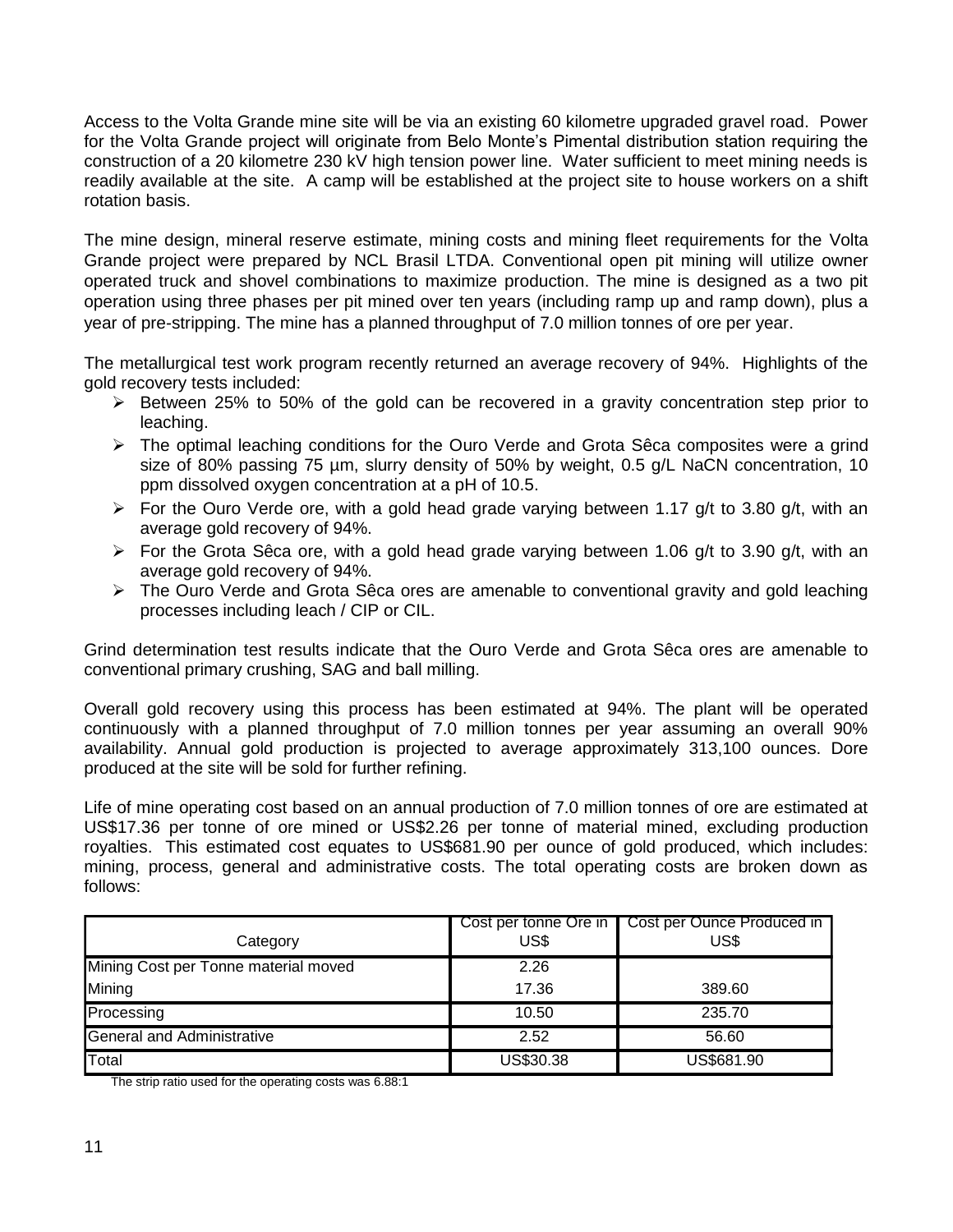Capital cost for the mine infrastructure, process plant and open pit development has been developed to provide an estimate suitable for the Construction Phase including cost to design, construct and commission the facilities. Mining costs include pre-stripping of the open pit in preparation for production. The total after-tax capital cost estimate is US\$749,114,000.

Based on a gold price of US\$1,450/ounce, and using a discounted cashflow model incorporating the mine production schedule, estimated capital and operating costs, Brazilian tax treatment and royalty schedules as they apply to the project, the Company completed the following financial analysis for the project:

| Economics @ US\$1,450 Au After Tax   |                   |
|--------------------------------------|-------------------|
| Net Present Value @ 0% Discount Rate | US\$934.9 million |
| Net Present Value @ 5% Discount Rate | US\$474.2 million |
| Internal Rate of Return After Tax    | $15.2\%$          |

Assumptions: BRL/USD 2.077, Diesel US\$1.0/l, Power US\$0.88/kWh

The Company submitted its environmental assessment as part of the Volta Grande project permitting process in March 2012. Engineering studies are ongoing with the objective of finalising the Definitive Feasibility Study in Q1-2014 and assuming positive results from the Definitive Feasibility Study, targeting a construction decision by year end with production anticipated to commence in early 2016.

Effective October 1, 2013, the Company released an updated mineral resource estimate based on results from all holes completed at the Volta Grande Project to date. The results were independently audited by SRK Consulting (Canada) and will support the definitive feasibility study. Estimated measured and indicated pit constrained resources increased by approximately 10% compared to the previous April 2013 update to 5.1 million ounces of gold (93.68 million tonnes at an average grade of 1.68 g/t Au). Inferred pit constrained resources are 2.4 million ounces of gold (43.79 million tonnes at an average grade of 1.69 g/t Au), and underground indicated resources are 14,000 ounces of gold (140,000 tonnes at an average grade of 3.01 g/t Au), while underground inferred resources are 184,000 ounces of gold (1.72 million tonnes at an average grade of 3.33 g/t Au).

In response to the findings of the pre-feasibility study, two higher grade domains were modelled on the basis of geological interpretation and grade continuity. The modelled high grade zones can be traced for 540 metres along strike from the surface to a depth of 300 metres. This approach restricts the spatial influence of the higher grade gold mineralization, delivering a slightly more conservative resource model and mitigating the risks associated with the local impact of high grade intervals. The two high grade zones are estimated to contain approximately 424,000 ounces of gold at a grade of 3.09 g/t gold in the Measured and Indicated categories and 1,400 ounces of gold at a grade of 2.52 g/t gold in the Inferred category.

The Company will continue working on the following opportunities to optimise the project further as part of the Definitive Feasibility Study:

- Further optimization of the mine plan in regards to pit sequencing and waste management facilities;
- Further optimization of the process plant design.
- Continued permitting activities and sourcing of project financing.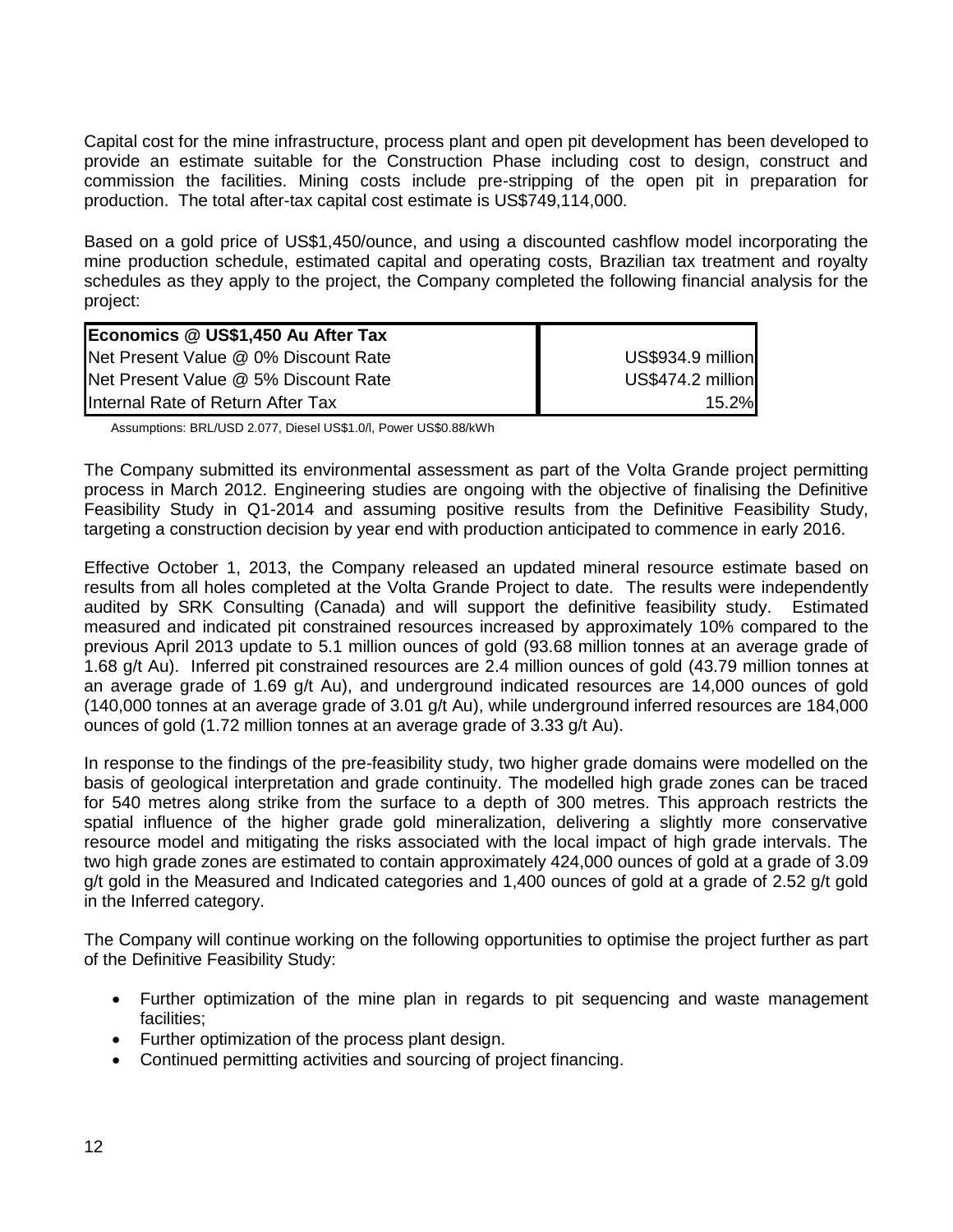# Drill Program and Assay Highlights

Belo Sun has completed 767 drill holes at the Volta Grande Gold Project since April 2010. The drilling program was designed to upgrade the mineral resource designation in support of a planned feasibility study and to expand the existing mineral resource estimate. The Company's updated mineral resource estimate released in April 2013 incorporates results from core boreholes to January 30, 2013. The Company has released one more mineral resource update in October 2013 which will be used as the basis for the Definitive Feasibility Study. The Company is continuing the drilling program to upgrade and expand further mineral resources. Drilling highlights from 2013 include:

## Ouro Verde

- $\triangleright$  Hole VVGD-628 intersected 9.75 metres grading 2.80 g/t Au (from 338.95 m depth) and 6.30 metres grading 4.46 g/t Au (from 379.00 m depth). (See the Press Release dated January 28, 2013.)
- A significant down dip intercept in hole VVGD-640 with 11.0 metres grading 2.08 g/t Au (from 256 m depth). (See the Press Release dated July 24, 2013.)

#### Grota Sêca

- Hole VVGD-529 intersected 12.07 metres grading 11.08 g/t Au (from 59.4 m depth) including 4.85 metres grading 26.78 g/t Au (from 63.4 m depth). This intercept represents a new high grade mineralized zone which is located parallel to the main "Central" zone. (See the Press Release dated January 28, 2013.)
- $\triangleright$  Hole VVGD-567 intersected 13.34 metres grading 4.60 g/t Au (from 119.56 m depth). (See the Press Release dated January 28, 2013.)
- $\triangleright$  Hole VVGD-689 intersected 11.65 metres grading 1.91 g/t Au (from 182.60 m depth). (See the Press Release dated July 24, 2013.)

## The South Block

- $\triangleright$  Hole VVGD-633 intersected 9.02 metres grading 5.68 g/t Au (from 168.03 metres) and 4.52 metres grading 15.47 g/t Au (from 201.18 metres). (See the Press Release dated January 28, 2013.)
- $\triangleright$  Hole VVGD-688 intersected 14.09 metres grading 6.32 g/t Au (from 295.56 metres). (See the Press Release dated July 24, 2013.)
- Hole VVGD-693 intersected 5.88 metres grading 8.02 g/t Au (from 118.62 metres). (See the Press Release dated July 24, 2013.)
- $\triangleright$  Hole VVGD-656 intersected 4.4 metres grading 11.99 g/t Au (from 26.65 metres). (See the Press Release dated July 24, 2013.)

The Company's mineral resources also include those in the South Block, described as follows:

Inferred Pit Constrained Mineral Resources of 5,368,000 tonnes at an average grade of 2.73 g/t Au containing 471,000 ounces of gold which are present in three different deposits named Pequi, Grande and Itata.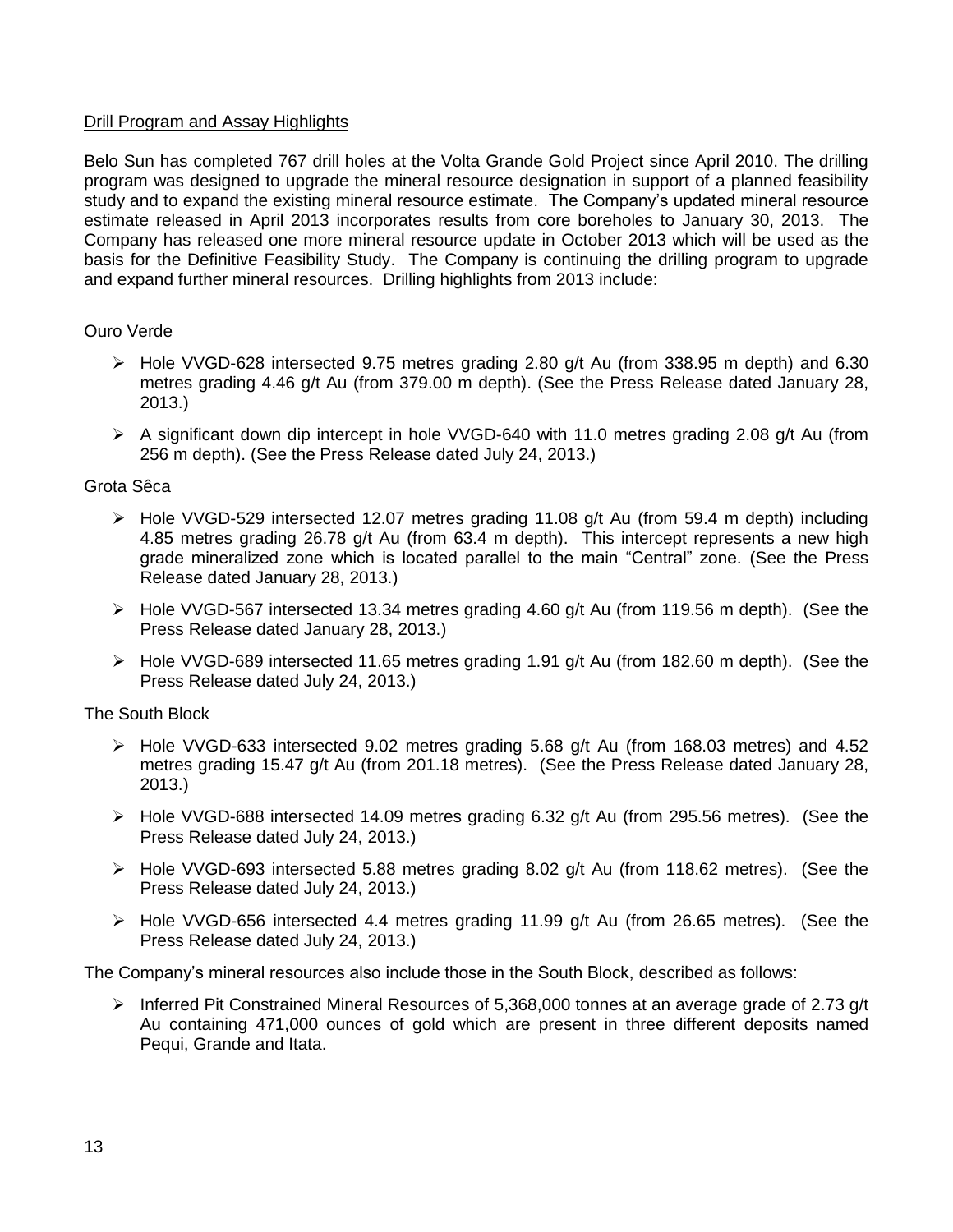Inferred Underground Mineral Resources of 408,000 tons at an average grade of 3.89 g/t Au containing 51,000 ounces of gold which are present in three different deposits named Pequi, Grande and Itata.

## Measured and Indicated and Inferred Mineral Resource Estimate Increased at Volta Grande

The Company released an updated mineral resource estimate for its Volta Grande Gold Project in Para state, Brazil, in October 2013. Highlights are:

• An increase of 981,000 ounces of gold in the measured and indicated mineral resources category compared with the December 2012 update.

The revised mineral resource estimate for the Volta Grande Gold Project is outlined in the table.

Volta Grande Resources Estimate

|                             |                                   | MEASURED AND |                  |                  |          |  |
|-----------------------------|-----------------------------------|--------------|------------------|------------------|----------|--|
|                             |                                   | MEASURED     | <b>INDICATED</b> | <b>INDICATED</b> | INFERRED |  |
| Ouro Verde Pit Constrained  | Tonnes ('000's)                   | 24,036       | 20,087           | 44,123           | 22,602   |  |
|                             | Grade (g/t Au)                    | 1.78         | 1.61             | 1.70             | 1.48     |  |
|                             | Ounces @ 0.5 g/t cut-off ('000's) | 1,379        | 1,037            | 2,416            | 1,079    |  |
| Ouro Verde Underground      | Tonnes ('000's)                   |              | 64               | 64               | 831      |  |
|                             | Grade (g/t Au)                    |              | 2.66             | 3.88             | 3.13     |  |
|                             | Ounces @ 0.2 g/t cut-off ('000's) |              | 5                | 5                | 84       |  |
| Grota Seca Pit Constrained  | Tonnes ('000's)                   | 31,384       | 15,671           | 47,055           | 18,265   |  |
|                             | Grade (g/t Au)                    | 1.61         | 1.56             | 1.59             | 1.59     |  |
|                             | Ounces @ 0.5 g/t cut-off ('000's) | 1,620        | 788              | 2,408            | 932      |  |
| Grota Seca Underground      | Tonnes ('000's)                   |              | 53               | 53               | 695      |  |
|                             | Grade (g/t Au)                    |              | 2.88             | 3.03             | 3.38     |  |
|                             | Ounces @ 0.2 g/t cut-off ('000's) |              | 5                | 5                | 75       |  |
| South Block Pit Constrained | Tonnes ('000's)                   |              | 2,503            | 2,503            | 2,921    |  |
|                             | Grade (g/t Au)                    |              | 3.06             | 3.06             | 3.94     |  |
|                             | Ounces @ 0.5 g/t cut-off ('000's) |              | 246              | 246              | 370      |  |
| South Block Underground     | Tonnes ('000's)                   |              | 24               | 24               | 193      |  |
|                             | Grade (g/t Au)                    |              | 4.24             | 4.24             | 4.05     |  |
|                             | Ounces @ 0.2 g/t cut-off ('000's) |              | 3                | 3                | 25       |  |
| <b>TOTAL</b>                | <b>Tonnes ('000's)</b>            | 55,420       | 38,402           | 93,822           | 45,507   |  |
|                             | Grade (g/t Au)                    | 1.68         | 1.69             | 1.69             | 1.75     |  |
|                             | <b>Ounces ('000's)</b>            | 2,999        | 2,085            | 5,084            | 2,565    |  |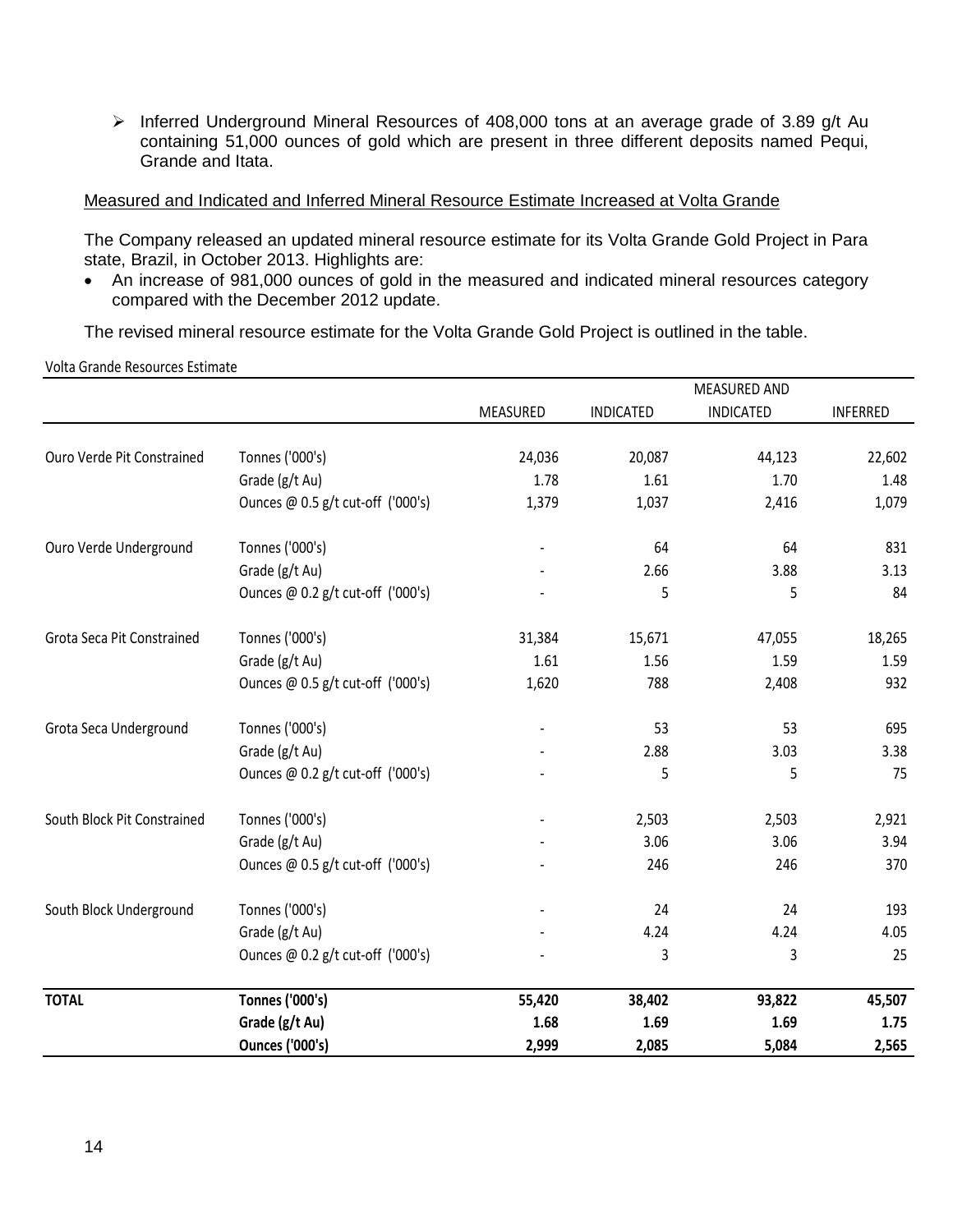Notes:

(1) The 0.5 g/t Au open pit cut off grade and 0.2 g/t Au underground mineral resources cut off grade underlying the resource estimates are based on a number of parametres and assumptions including gold price of US\$1,400 per troy ounce, metallurgical gold recovery of 94% for unweathered and weathered rock, open pit mining costs of US\$1.41/tonne, process costs of US\$11.98/tonne, general & administrative costs of US\$2.89/tonne and selling costs (refining, transport, insurance and environment) of US\$ 13.82 per troy ounce.

(2) The quantity and grade of reported inferred mineral resources in this estimation are uncertain in nature and there has been insufficient exploration to define the inferred mineral resources as Indicated or Measured mineral resources and it is uncertain if further exploration will result in upgrading them to indicated or measured mineral resource categories.

(3) The mineral resources were estimated using the Canadian Institute of Mining, Metallurgy and Petroleum (CIM), CIM Standards on Mineral Resources and Reserves, Definitions and Guidelines prepared by the CIM Standing Committee on Reserve Definitions and adopted by CIM Council. The effective date of this mineral resource estimate is October 1, 2013.

The mineral resource model was completed by the Belo Sun team under supervision of David Gower, P.Geo, and Carlos H. C. Costa, P.Geo., each of whom is a Qualified Person as defined by National Instrument 43-101.

Mineral resource estimate parametres

The database consists of a total of 36,561 metres of diamond drilling obtained from previously reported drilling and from 199,340 metres of drilling completed and assayed by Belo Sun since April 2010, for the Ouro Verde, Grota Sêca and South Block deposits.

The mineralized zones at the Ouro Verde deposit extend for about 2,400 m along strike. Eight gold mineralization domains were modeled in fresh rock, and one saprolite domain was modeled. The gold mineralization thickness ranges from 2 to 60 metres. The maximum allowed internal dilution is approximately 3 metres.

The mineralized zones at the Grota Sêca deposit extend 2,900 m along strike. Seven gold mineralization domains were modeled in fresh rock, and one saprolite domain was modeled. The gold mineralization thickness ranges from 2 to 70 metres. The maximum allowed internal dilution is approximately 3 metres.

The mineralized zones at the South Block deposits extend discontinuously for about 1,900 m along strike. Three gold mineralization domains were modeled in fresh rock, and one saprolite domain was modeled. The gold mineralization thickness ranges from 2 to 16 metres. The maximum allowed internal dilution is approximately 3 metres.

The grade estimation was done using ordinary kriging interpolation using 1.0 m composites. All estimations are based on a percent block model with unitary dimension of 12.5 m E, 5 m N and 10 m elevation rotated -17° clockwise in the Ouro Verde and Grota Sêca deposits and rotated -25° clockwise in the South Block. Measured mineral resources include all mineralized blocks within one time of the variogram range and estimated with minimum of 3 drill holes and minimum of 3 octants. Indicated mineral resources include all mineralized blocks within one time of the variogram range and estimated with minimum of 2 drill holes using an elliptical search. Inferred mineral resources include all mineralized blocks within two times of the variogram range and estimated with minimum of 2 drill holes including the isolated areas and the blocks that were estimated in the passes one and two (M&I) that not comprised the criteria of these two categories.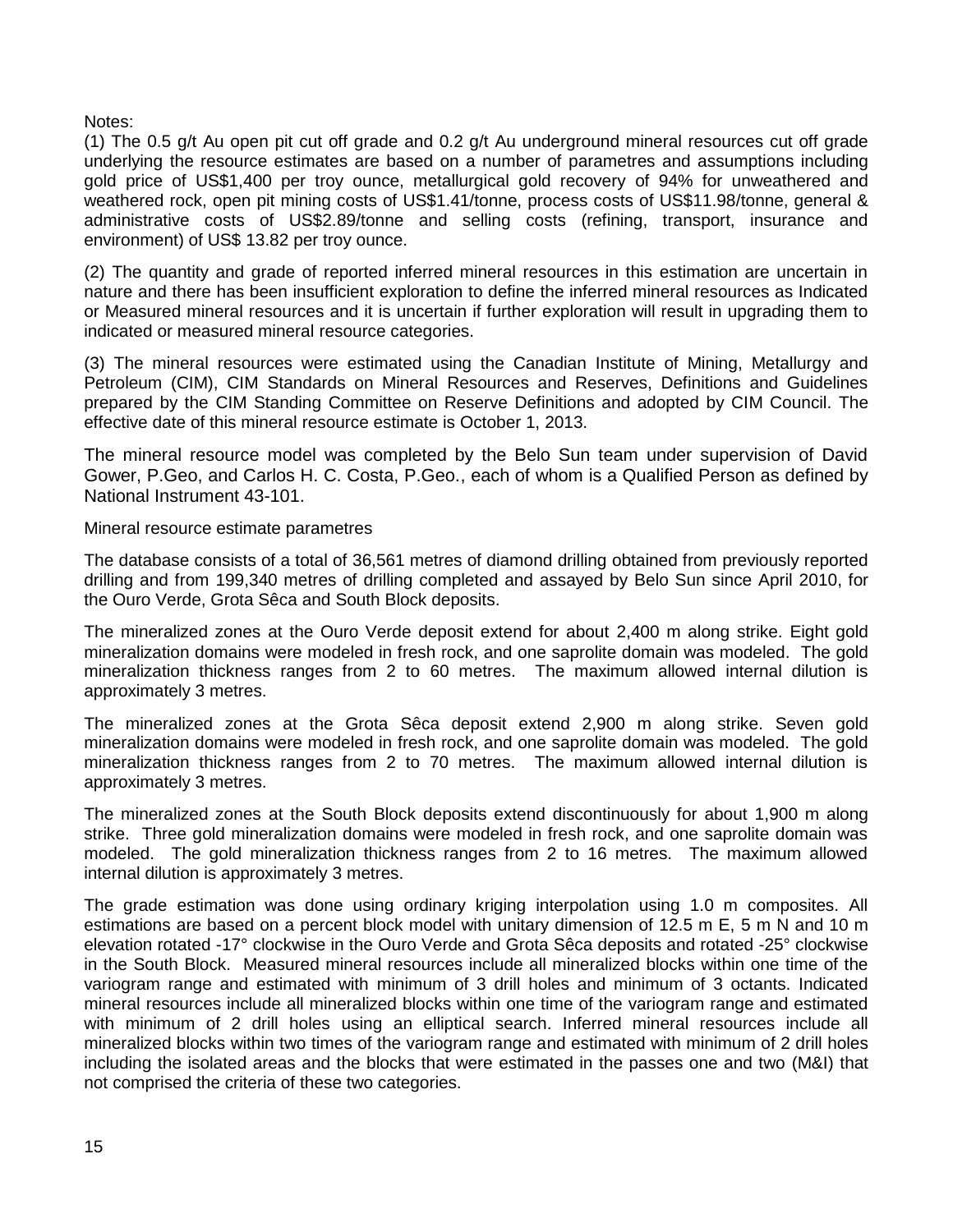Calculations of the average grades of the mineralized zones are based on original samples top cut to a value that ranged from 9 - 40 g/t Au depending on the mineralized domain.

Tonnage estimates are based on rock specific gravity of 2.75 tonnes per cubic metre for the Grota Sêca and Ouro Verde deposits and 2.77 for the South Block, and 1.36 tonnes per cubic metre for saprolite.

## Purchase of Volta Grande Surface Rights

In May 2012, the Company acquired surface rights for an area covering 1,734 hectares, which was comprised of three distinct properties – *Fazenda Galo de Ouro* covering 824.8 hectares, *Fazenda Ouro Verd*e covering 503.6 hectares and *Fazenda Ressaca* covering 405.9 hectares. The Company has also purchased all structures and other facilities located on the properties. The surface area acquired includes the entire known Volta Grande deposits of Ouro Verde and Grota Sêca as well as potential sites for certain of the mining and process facilities that will be required for the future operation of the property. The total consideration agreed to be paid for the acquisition is R\$8.2 Million in cash (approximately \$4.1 Million Canadian Dollars) and the issuance of 281,217 common shares of Belo Sun (or the cash equivalent). The Company paid 50% of the purchase price upon signing the definitive agreement, and the balance is to be paid once the vendors complete the demobilization of all artisanal mining activities on these properties. In February 2013, the Company made a cash payment of R\$869,018 (\$437,985) which was the fair market value of the 281,217 common shares of the Company at the time of payment. In May 2013, the Company made another cash payment of \$494,733 against this liability.

## Environmental licensing

The environmental licensing process continues in the ordinary course. A second public hearing was held in January 2013 as part of the standard application process, and at present this second hearing is the final scheduled hearing at this stage of the licensing process. The Company understands that the technical aspects of the license application are currently the subject of review, and to date, has not received any comments or recommended changes.

#### **Off Balance Sheet Arrangements**

There are no off-balance sheet arrangements to which the Company is committed.

#### **Related Party Transactions**

During the period, the Company entered into the following transactions in the ordinary course of business with related parties that are not subsidiaries of the Company.

|                          |      | Purchases of goods/services |      |            |                       |                   |    |         |
|--------------------------|------|-----------------------------|------|------------|-----------------------|-------------------|----|---------|
|                          |      | Three months ended          |      |            |                       | Nine months ended |    |         |
|                          |      | September 30,               |      |            | September 30,<br>2013 |                   |    |         |
|                          | 2013 |                             | 2012 | 2012       |                       |                   |    |         |
| 2227929 Ontario Inc.     | \$.  | 151,768 \$                  |      | 116,272 \$ |                       | 410,575           | -S | 329.013 |
| Forbes & Manhattan, Inc. |      | 75,000                      |      | 75,000     |                       | 238,000           |    | 240,000 |
| Falcon Metais Ltda.      |      | 40.470                      |      | 27,059     |                       | 119,001           |    | 87,683  |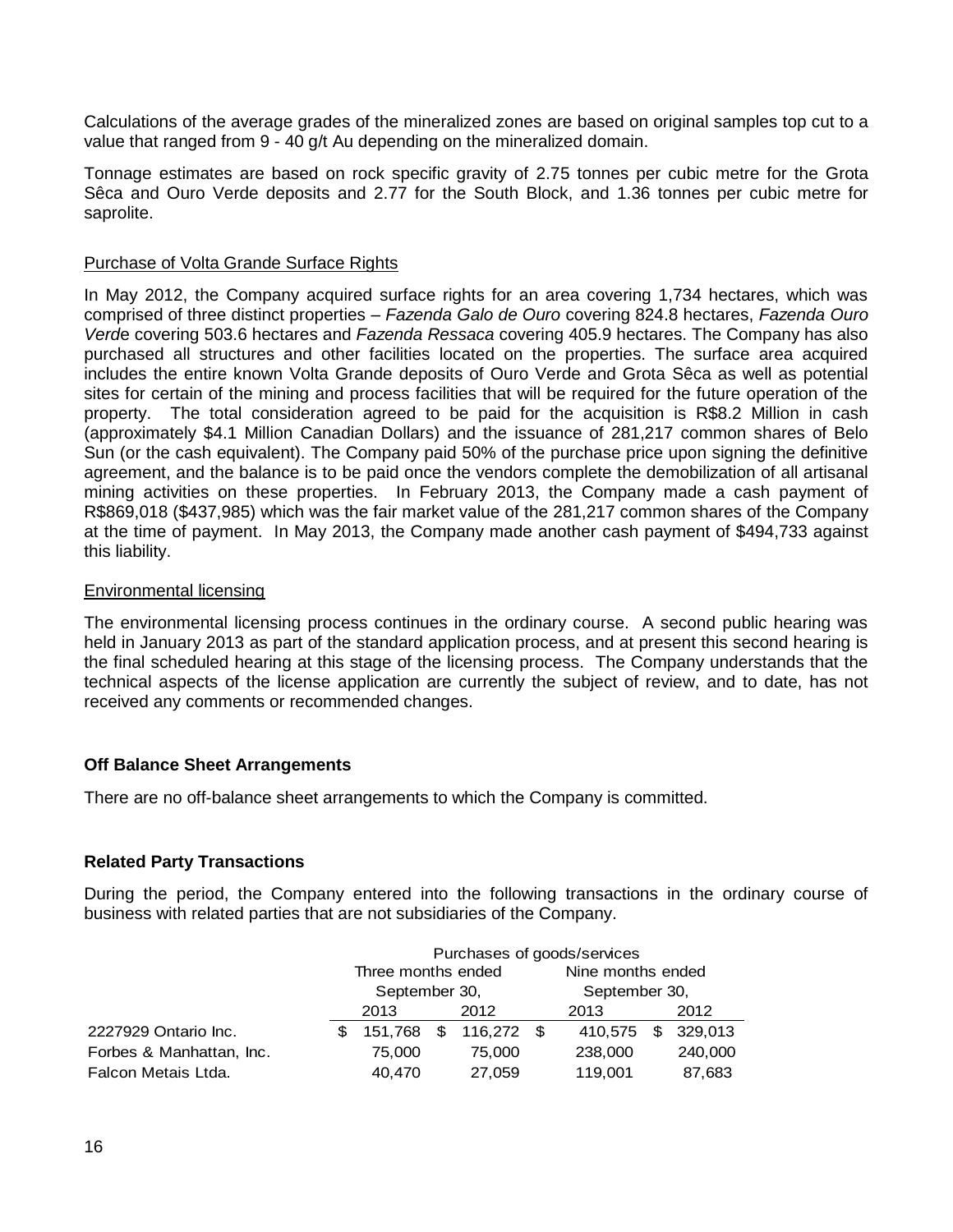The Company shares office space with other companies who may have common officers and directors. The costs associated with the use of this space, including the provision of office equipment and supplies, are administered by 2227929 Ontario Inc. to whom the Company pays a fee. 2227929 Ontario Inc. does not have any officers or directors in common with the Company.

Mr. Stan Bharti, a director of the Company, is the Executive Chairman of Forbes & Manhattan, Inc., a corporation that provides administrative and consulting services to the Company, including but not limited to strategic planning and business development. Forbes & Manhattan, Inc. charges a monthly consulting fee of \$25,000. During the nine months ended September 30, 2013, the Company granted Mr. Bharti, through Forbes & Manhattan, Inc., a bonus of \$13,000.

Mr. Helio Diniz, Vice President of Exploration for the Company, is an officer of Falcon Metais Ltda., a company providing exploration and administration services to the Company in Brazil, including bookkeeping and secretarial services.

The following balances were outstanding at the end of the reporting period:

|                          |                                         |                          | Amounts owed by related Amounts owed to related |        |
|--------------------------|-----------------------------------------|--------------------------|-------------------------------------------------|--------|
|                          | parties                                 |                          | parties                                         |        |
|                          | 30-Sep-13 31-Dec-12 30-Sep-13 31-Dec-12 |                          |                                                 |        |
| 2227929 Ontario Inc.     |                                         | $$101,700 \$90,000 \$$   |                                                 | - \$   |
| Directors of the Company | $\overline{\phantom{0}}$                | $\overline{\phantom{a}}$ |                                                 | 53,280 |
| Falcon Metais Ltda.      | $\overline{\phantom{0}}$                | $\blacksquare$           | 51,091                                          | 47,057 |

The amounts outstanding are unsecured and will be settled in cash. No guarantees have been given or received. No expense has been recognized in the current or prior periods for bad or doubtful debts in respect of the amounts owed by related parties.

# *Compensation of key management personnel of the Company*

The remuneration of directors and other members of key management personnel during the period were as follows:

|                      | Three months ended |         | Nine months ended                   |           |  |
|----------------------|--------------------|---------|-------------------------------------|-----------|--|
|                      | September 30,      |         | September 30,                       |           |  |
|                      | 2013               | 2012    | 2013                                | 2012      |  |
| Short-term benefits  | \$408,000          |         | \$ 338,638 \$ 2,701,833 \$1,969,054 |           |  |
| Share-based payments | 1,288,760          | 389.792 | 1,288,760                           | 4,249,500 |  |

In accordance with IAS 24 Related Party Disclosures, key management personnel are those persons having authority and responsibility for planning, directing and controlling the activities of the Company directly or indirectly, including any directors (executive and non-executive) of the Company.

The remuneration of directors and key executives is determined by the remuneration committee having regard to the performance of individuals and market trends.

More detailed information regarding the compensation of officers and directors of the Company is disclosed in the management information circular. The management information circular is available under profile of the Company on Sedar at [www.sedar.com.](http://www.sedar.com/)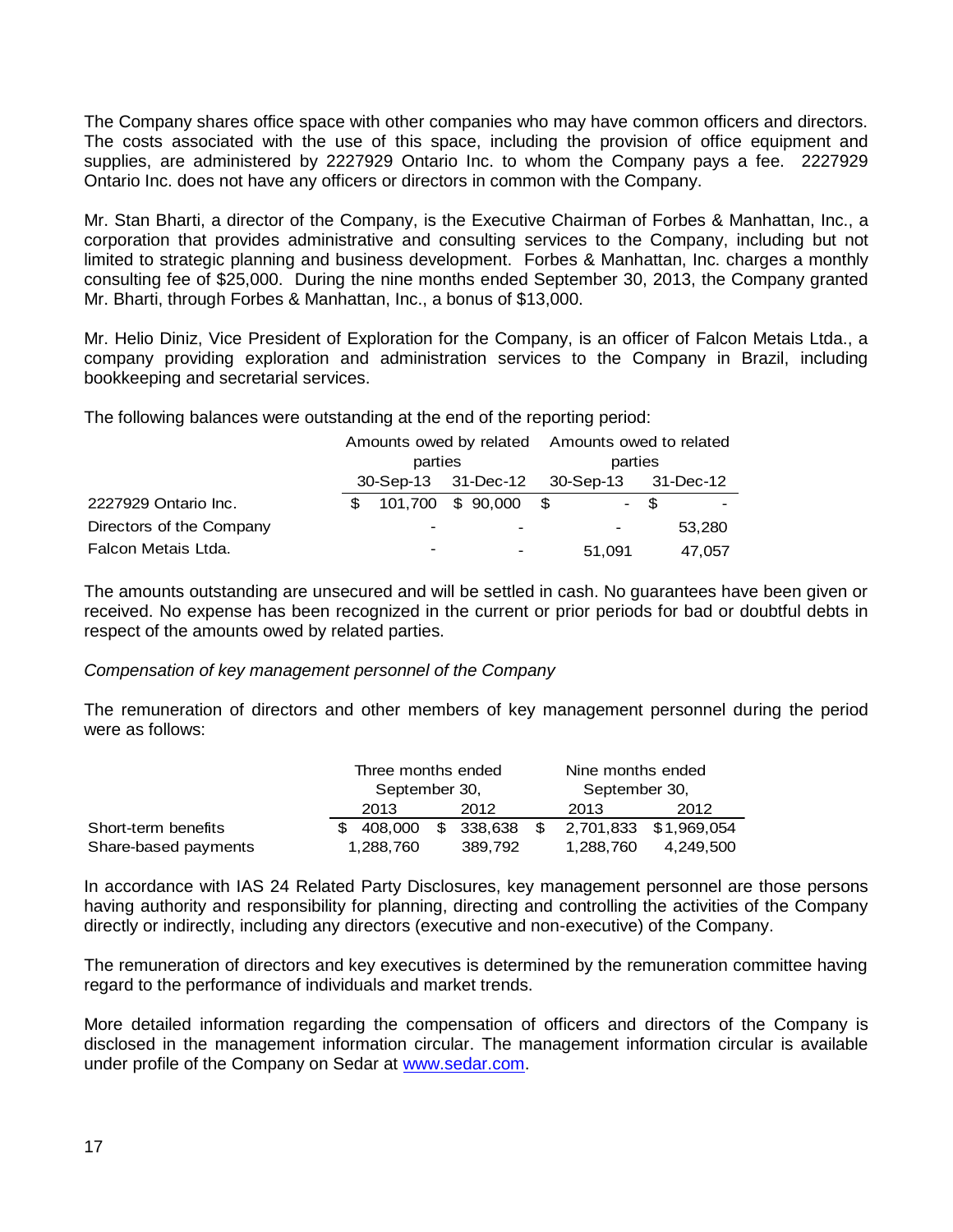# **Financial Instruments and Other Instruments**

The carrying value of cash and cash equivalents, prepaid expenses, sundry receivable, accounts payable and finance leases approximate their fair values due to the short maturity of those instruments.

# **Outstanding Share Data**

Authorized unlimited common shares without par value – 266,110,534 are issued and outstanding as at November 12, 2013.

There were no warrants outstanding as at November 12, 2013.

Stock options outstanding as at November 12, 2013:

| Number of stock |            |             |
|-----------------|------------|-------------|
| options         | Exercise   |             |
| outstanding     | price      | Expiry date |
| 3,611,000       | \$<br>0.34 | 5-Mar-15    |
| 60,000          | \$<br>0.45 | $2$ -Jun-15 |
| 1,768,000       | \$<br>0.36 | 29-Jul-15   |
| 50,000          | \$<br>0.80 | 11-Nov-15   |
| 500,000         | \$<br>0.89 | 5-Dec-15    |
| 4,657,000       | \$<br>1.33 | 21-Apr-16   |
| 3,372,000       | \$<br>1.15 | 31-Jan-17   |
| 250,000         | \$<br>1.15 | 30-Apr-17   |
| 400,000         | \$<br>1.17 | 14-Jun-17   |
| 2,815,000       | \$<br>1.15 | $3$ -Jul-17 |
| 1,160,000       | \$<br>1.15 | 10-Jul-17   |
| 300,000         | \$<br>1.70 | 29-Nov-17   |
| 50,000          | \$<br>1.58 | 11-Jan-18   |
| 200,000         | \$<br>1.14 | 9-Apr-18    |
| 3,750,000       | \$<br>0.71 | 19-Aug-18   |
| 22,943,000      |            |             |

# **Risks and Uncertainties**

The operations of the Company are speculative due to the high-risk nature of its business, which are the acquisition, financing, exploration and development of mining properties. These risk factors could materially affect the Company's future operating results and could cause actual events to differ materially from those described in forward–looking information relating to the Company.

# Nature of Mining, Mineral Exploration and Development Projects

Mineral exploration is highly speculative in nature. There is no assurance that exploration efforts will be successful. Even when mineralization is discovered, it may take several years until production is possible, during which time the economic feasibility of production may change. Substantial expenditures are required to establish Measured, Indicated and Inferred Minerals Resources through drilling. Upon completion of a Feasibility Study – with an accompanying economic analysis - Proven and Probable Mineral Reserves may be estimated. Because of these uncertainties, no assurance can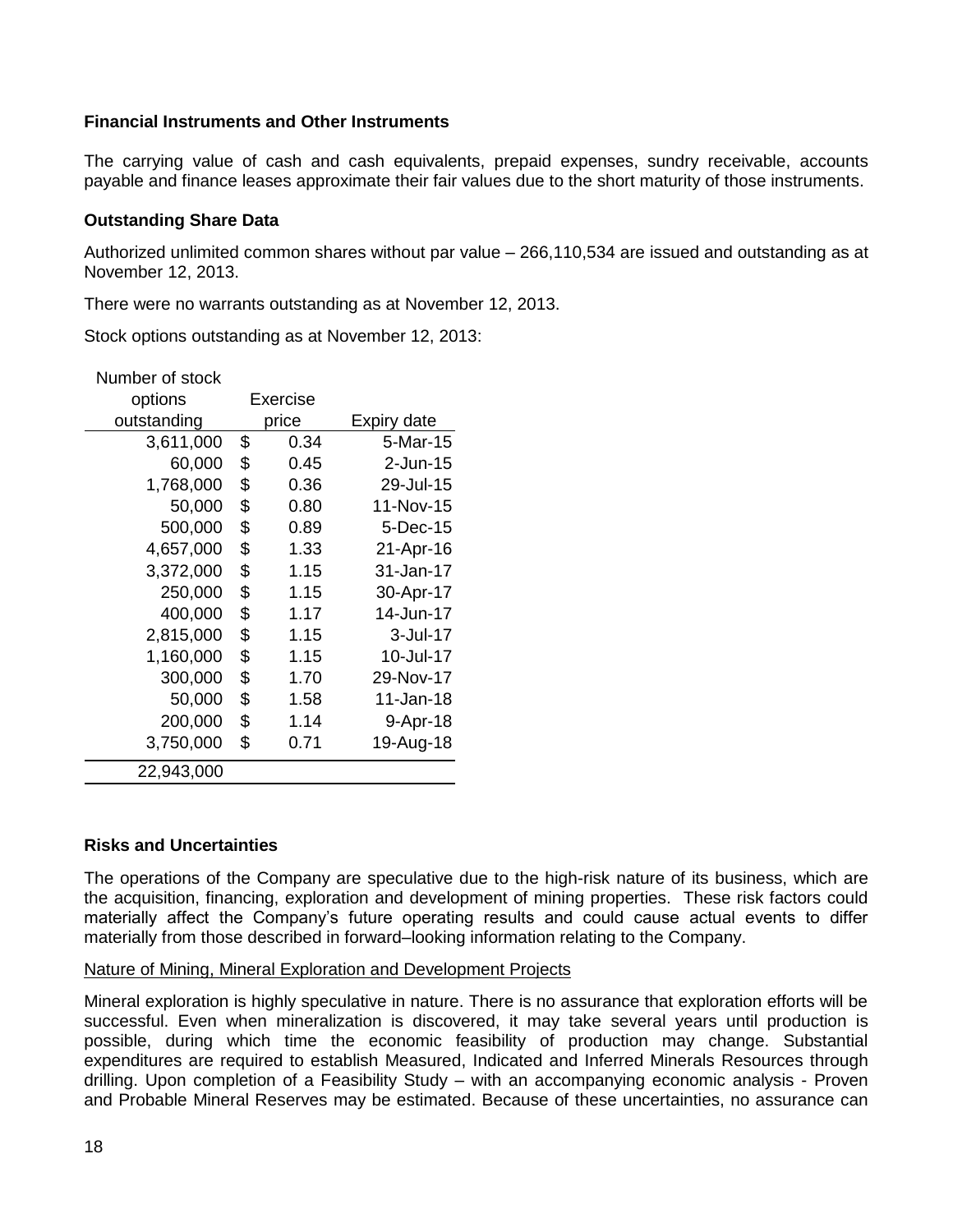be given that exploration programs will result in the establishment or expansion of mineral resources or mineral reserves. There is no certainty that the expenditures made towards the search and evaluation of mineral deposits will result in discoveries or development of commercial quantities of ore.

Development projects have no operating history upon which to base estimates of future capital and operating costs. For development projects, mineral resource estimates and estimates of operating costs are, to a large extent, based upon the interpretation of geologic data obtained from drill holes and other sampling techniques, and feasibility studies, which derive estimates of capital and operating costs based upon anticipated tonnage and grades of ore to be mined and processed, ground conditions, the configuration of the ore body, expected recovery rates of minerals from ore, estimated operating costs, and other factors. As a result, actual production, cash operating costs and economic returns could differ significantly from those estimated. It is not unusual for new mining operations to experience problems during the start-up phase, and delays in the commencement of production often can occur.

## Mineral Resource Estimates May be Inaccurate

There are numerous uncertainties inherent in estimating mineral resources, including many factors beyond the control of the Company. Such estimates are a subjective process, and the accuracy of any mineral resource estimate is a function of the quantity and quality of available data and of the assumptions made and judgments used in engineering and geological interpretation. These amounts are estimates only and the actual level of recovery of minerals from such deposits may be different. Differences between management's assumptions, including economic assumptions such as metal prices, market conditions and actual events could have a material adverse effect on the Company's mineral resource estimates, financial position and results of operations.

## Licenses and Permits, Laws and Regulations

The Corporation's exploration and development activities, including mine, road, rail and port facilities, require permits and approvals from various government authorities, and are subject to extensive federal, provincial and local laws and regulations governing prospecting, development, production, transportation, exports, taxes, labour standards, occupational health and safety, mine safety and other matters. Such laws and regulations are subject to change, can become more stringent and compliance can therefore become more time consuming and costly. In addition, the Corporation may be required to compensate those suffering loss or damage by reason of its activities. The Corporation will be required to obtain additional licenses and permits from various governmental authorities to continue and expand its exploration and development activities. There can be no assurance that the Corporation will be able to maintain or obtain all necessary licenses, permits and approvals that may be required to explore and develop its properties, commence construction or operation of mining facilities.

The costs and potential delays associated with obtaining the necessary authorizations and licenses and complying with these authorizations, licenses and applicable laws and regulations could stop or materially delay or restrict the Corporation from proceeding with the development of an exploration project or the operation or further development of a mine. Any failure to comply with applicable laws, regulations, authorizations or licenses, even if inadvertent, could result in interruption or termination of exploration, development or mining operations or logistics operations, or material fines, penalties or other liabilities which could have a material adverse effect on the Corporation's business, properties, results of operations, financial condition or prospects.

The Corporation can make no assurance that it will be able to maintain or obtain all of the required mineral licenses and authorizations on a timely basis, if at all. The Corporation only has exploration permits. There is no assurance that it will obtain the corresponding mining concessions. In addition, it may not obtain one or more licenses, and such failure may have a material adverse effect on our business, results of operations and financial condition.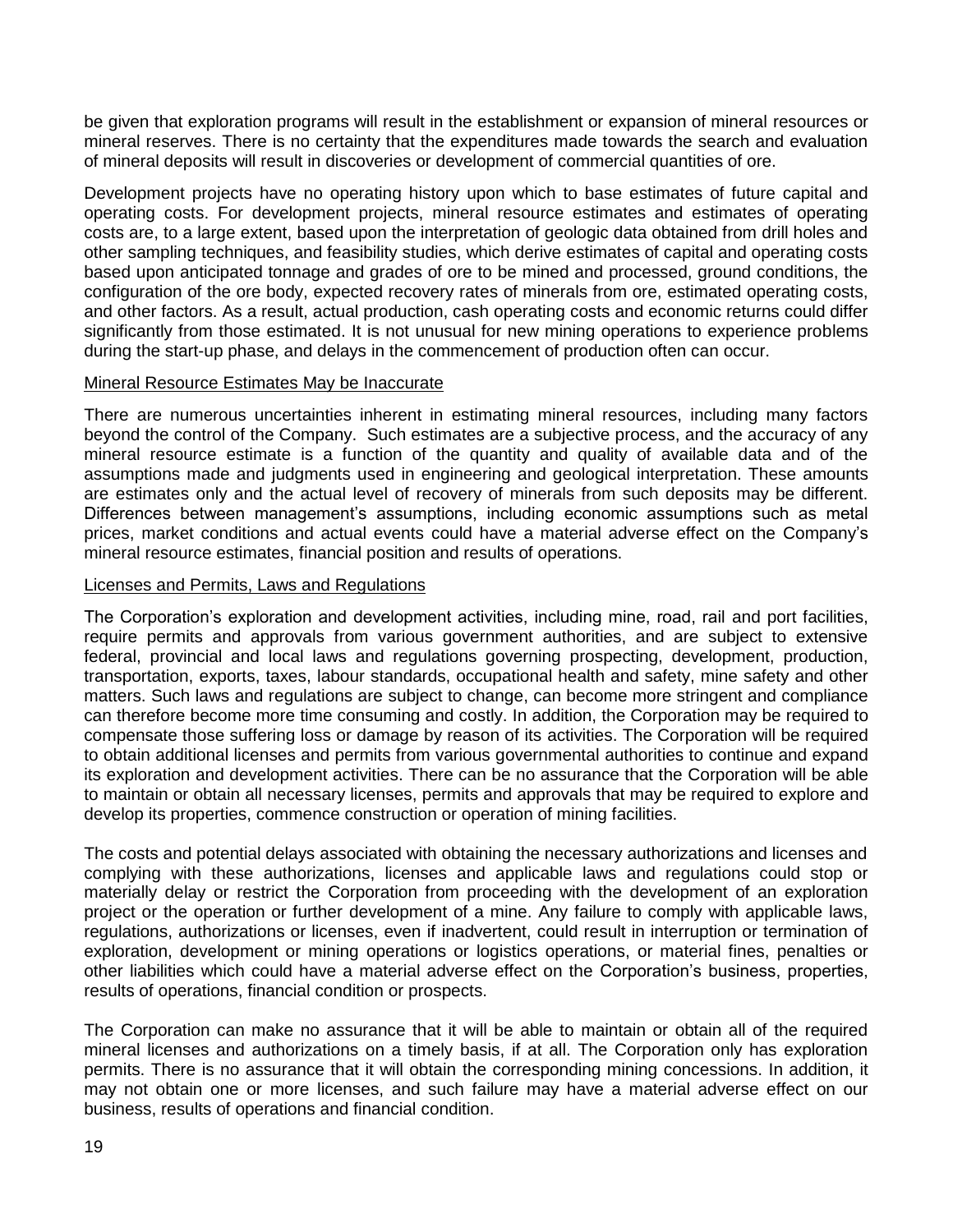# No Revenues

To date, the Company has not recorded any revenues from operations nor has the Company commenced commercial production on any property. There can be no assurance that significant losses will not occur in the near future or that the Company will be profitable in the future. The Company's operating expenses and capital expenditures may increase in relation to the engagement of consultants, personnel and equipment associated with the continued exploration and future development of the Company's properties. The Company expects to continue to incur losses unless and until such time as it enters into commercial production and generates sufficient revenues to fund its continuing operations. The development of the Company's properties will continue to require the commitment of substantial mineral resources. There can be no assurance that the Company will continue as a going concern, generate any revenues or achieve profitability.

# Mineral Commodity Prices

The ability of the Company to fund its activities and, if it becomes a producing mineral Company, the profitability of the Company's operations will be dependent upon the market price of mineral commodities. Mineral prices fluctuate widely and are affected by numerous factors beyond the control of the Company. The level of interest rates, the rate of inflation, the world supply of mineral commodities and the stability of exchange rates can all cause significant fluctuations in prices. Such external economic factors are in turn influenced by changes in international investment patterns, monetary systems and political developments. The price of mineral commodities has fluctuated widely in recent years, and future price declines could cause commercial production to be impracticable, thereby having a material adverse effect on the Company's business, financial condition and result of operations.

# Liquidity Concerns and Future Financings

The Company will require significant capital and operating expenditures in connection with the development of the Volta Grande Gold Project. There can be no assurance that the Company will be successful in obtaining the required financing as and when needed. Volatile markets may make it difficult or impossible for the Company to obtain debt or equity financing on favourable terms, if at all. Failure to obtain additional financing on a timely basis may cause the Company to postpone or slow down its development plans, forfeit rights in some or all of the Company's properties or reduce or terminate some or all of its activities. In the event that the Company completes an equity financing at or near to current trading prices of its common shares, such financing could be extremely dilutive to current shareholders who invested in the Company at higher share prices.

# Foreign Exchange

Gold is sold in United States dollars thus the Company is subject to foreign exchange risks relating to the relative value of the Canadian dollar and Brazilian real as compared to the United States dollar. To the extent that the Company generates revenues upon reaching the production stage on its properties, it will be subject to foreign exchange risks as revenues will be received in United States dollars while operating and capital costs will be incurred primarily in Canadian dollars and Brazilian Reais. A decline in the United States dollar would result in a decrease in the real value of the Company's revenues and adversely affect the Company's financial performance.

# Acquisition of Surface Rights

The goal of the Company is to bring the Volta Grande project into production. The Company is still in the process of defining the footprint of the deposit and associated infrastructures. Among various factors that may affect the ability of the Company to develop and bring the Volta Grande project into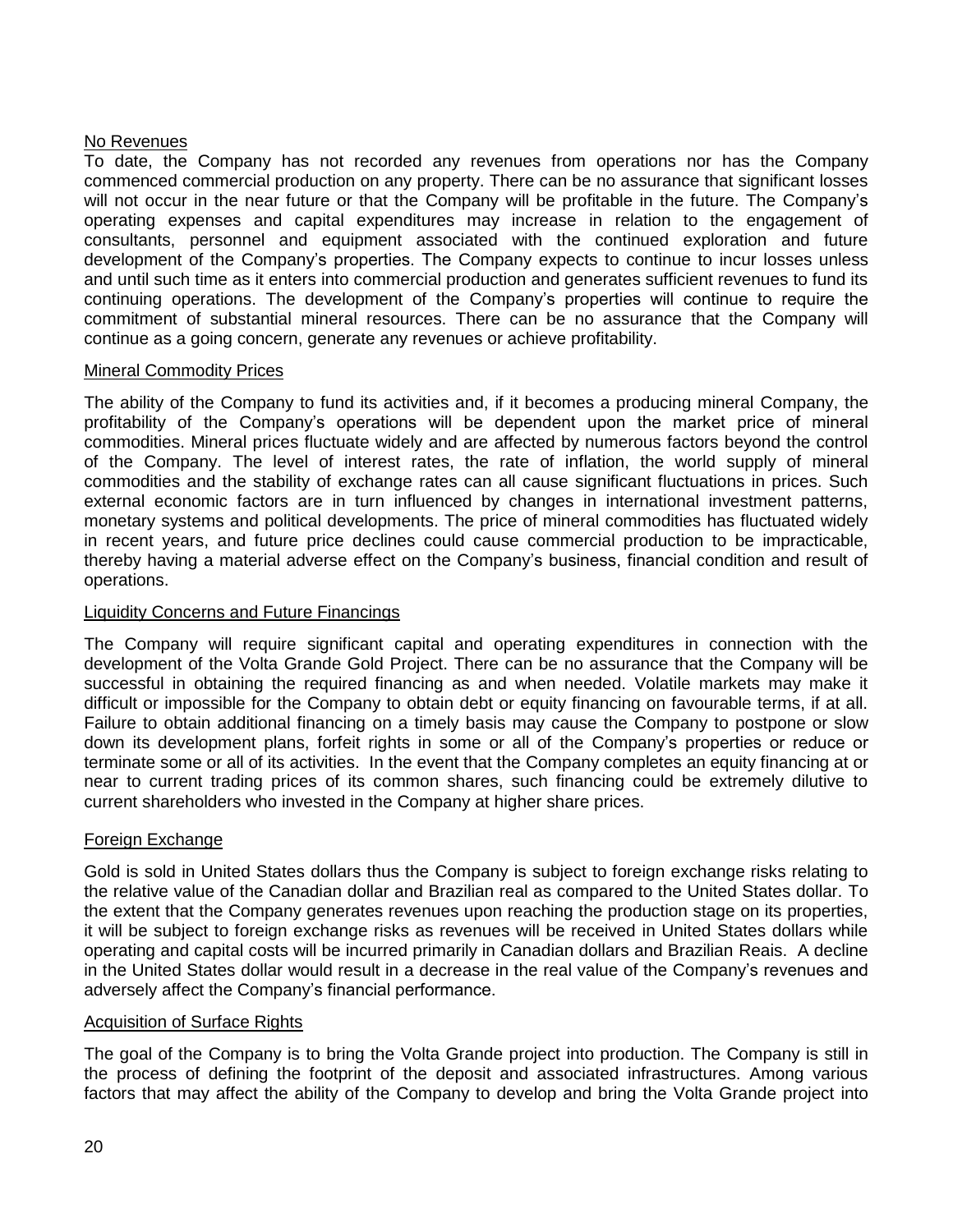production is the necessity for the Company to acquire surface rights from land owners. Although the Company is confident that it will be successful in acquiring all necessary surface rights, there is no assurance that the Company will be able to do so in a timely manner and/or on reasonable terms.

## **Environmental**

The Company's activities are subject to extensive federal, provincial and local laws and regulations governing environmental protection and employee health and safety. Environmental legislation is evolving in a manner that is creating stricter standards, while enforcement, fines and penalties for noncompliance are more stringent. The cost of compliance with changes in governmental regulations has the potential to reduce the profitability of operations. Furthermore, any failure to comply fully with all applicable laws and regulations could have significant adverse effects on the Company, including the suspension or cessation of operations.

The current and future operations of the Corporation, including development and mining activities, are subject to extensive federal, state and local laws and regulations governing environmental protection, including protection and remediation of the environment and other matters. Activities at the Corporation's properties may give rise to environmental damage and create liability for the Corporation for any such damage or any violation of applicable environmental laws. To the extent the Corporation is subject to environmental liabilities, the payment of such liabilities or the costs that the Corporation may incur to remedy environmental pollution would reduce otherwise available funds and could have a material adverse effect the Corporation. If the Corporation is unable to fully remedy an environmental problem, it might be required to suspend operations or enter into interim compliance measures pending completion of the required remedy. The potential exposure may be significant and could have a material adverse effect. The Corporation intends to minimize risks by taking steps to ensure compliance with environmental, health and safety laws and regulations and operating to applicable environmental standards.

Many of the local, state and federal environmental laws and regulations require the Corporation to obtain licenses for its activities. The Corporation must update and review its licenses from time to time, and is subject to environmental impact analyses and public review processes prior to approval of new activities. In particular, the Corporation's mineral project is located in the Volta Grande do Xingu region, in the surroundings of the area where the Belo Monte hydroelectric plant is being constructed, at Xingu River, which is one of the Amazon's most important rivers. Due to the existence of communities of indigenous peoples and the region's biodiversity, the environmental licensing process of the Belo Monte dam has attracted a great deal of attention from the local communities, non-governmental organizations, the Federal Public Prosecutor Office, the Brazilian Institute of Environment and Renewable Natural Resources, and other Brazilian and foreign institutions. Therefore, environmental licensing of the Volta Grande Gold Project may be more challenging and time consuming as compared to the environmental licensing process for other mineral projects conducted in Brazil. Belo Sun can make no assurance that it will be able to maintain or obtain all of the required environmental licenses on a timely basis, if at all.

In addition, it is possible that future changes in applicable laws, regulations and authorizations or changes in enforcement or regulatory interpretation could have a significant impact on the Corporation's activities. Those risks include, but are not limited to, the risk that regulatory authorities may increase bonding requirements beyond the Corporation's or its subsidiaries' financial capabilities.

#### **Title to Properties**

The acquisition of title to mineral resource properties is a very detailed and time-consuming process. The Company holds its interest in its properties indirectly through exploration permits and exploration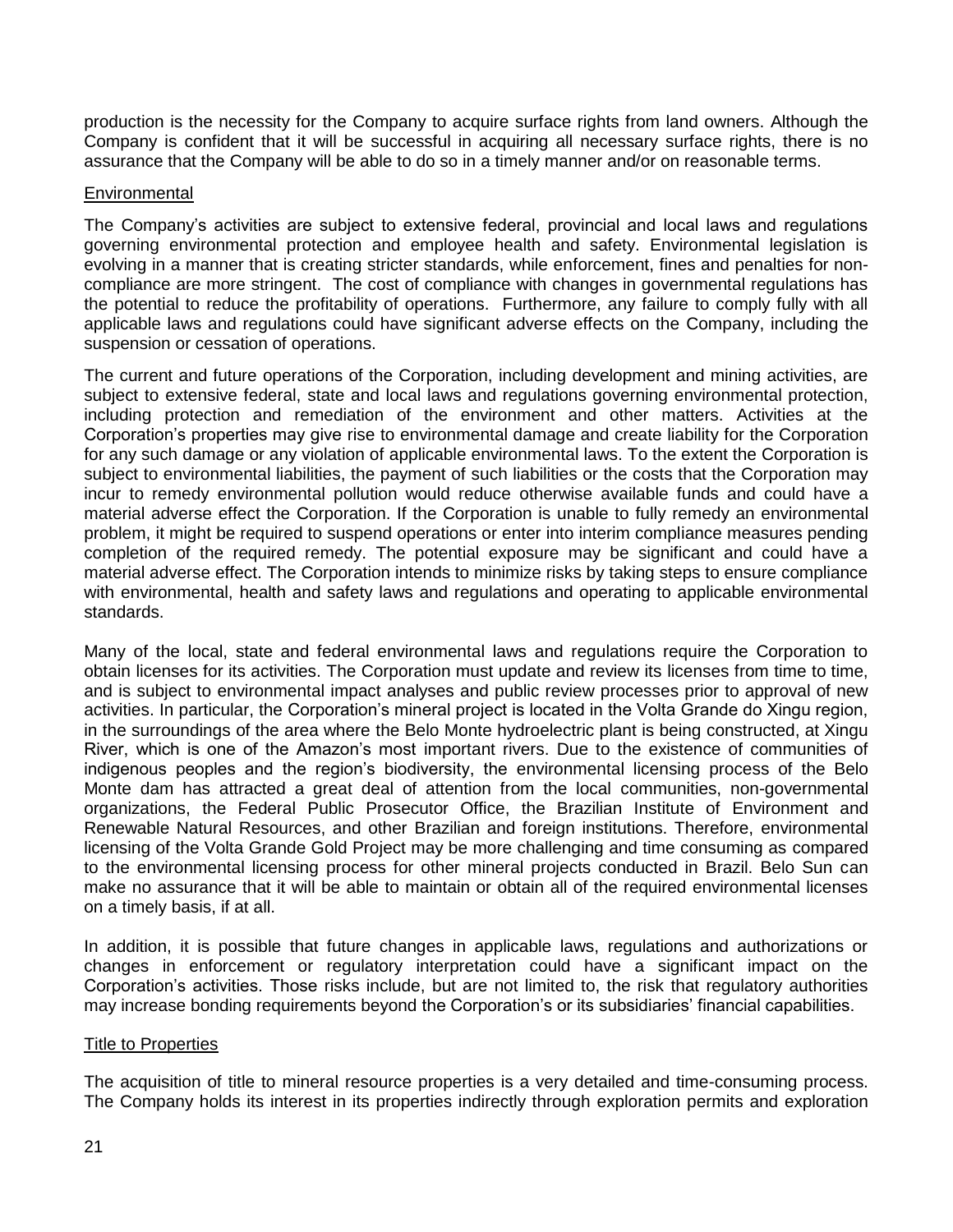applications. Title to, and the area of, the permits may be disputed or applications may lapse. There is no guarantee that such title will not be challenged or impaired. There may be challenges to the title of the properties in which the Company may have an interest, which, if successful, could result in the loss or reduction of the Company's interest in the properties. There are garimpeiros (informal miners) operating within the Company's property, and there may be issues and difficulties that could arise, including title disputes and the risk of the garimpeiros encroaching onto active areas of the Volta Grande Gold Project.

#### Informal Mining

Informal miners have been and continue to operate illegally on parts of the Volta Grande property. From time to time it is not uncommon that there are some clashes between the informal miners, security staff and law enforcement personnel. Given the nature of the current and future operations, the presence of the informal miners may create a safety issue for both the illegal miners and Volta Grande personnel and may cause disruptions to operations from the risk of the informal miners encroaching or attempting to encroach onto other areas of Belo Sun's concessions. The Company does not directly confront currently operating small illegal miners on its concession, but in accordance with the laws of Brazil, and in support of the local police, the Company does not allow encroachment onto new areas of its property. There is always a risk that from time to time confrontations from attempted encroachments may arise, resulting in violence and/or damage to the property.

## Government measures designed to regulate the acquisition of rural property by foreigners

In August 2010, the Brazilian president approved an opinion of the Brazilian Attorney General's Office that limits purchases of land in Brazil by foreigners or Brazilian companies controlled by foreigners. Contrary to the understanding prevailing at the time, the new opinion defended the validity of Law No. 5,709/71 in light of the 1988 Brazilian Constitution, imposing limits on the purchase and leasing of rural property in Brazil by foreigners. The law provides, for example, that companies whose controlling equity capital is held by foreigners may only acquire rural properties for agricultural, livestock, industrial or settlement projects upon the approval of the competent authorities, up to an individual limit per company of 100 modules (a land-measurement unit that is equivalent to 25 ha in the City of Senador José Porfírio, Pará State) for indefinite exploration. Purchases or leases in excess of this limit require the approval of the Brazilian congress. Transactions made in violation of such rules shall be considered null and void. Despite the fact that we have acquired the possession rights for an area covering 1,734 ha, which is comprised of three distinct properties - Fazenda Galo de Ouro, Fazenda Ouro Verde and Fazenda Ressaca, where our mineral deposits are located, and also despite the fact that the legitimacy of the application of Law No. 5,709/71 and Brazilian Attorney General Office's opinion is disputable in court, the validity of the documents by which the possession rights have been acquired may be challenged, potentially resulting in the payment of compensation to the landowner or legal possessor, corresponding to 50% of the amount paid the holder of the mineral rights as Federal Royalties (i.e. CFEM) in the respective area in case the acquisition of such area is deemed null and void by the court. Federal Decree-law No. 3,365/41 granted mining activities the status of public utility and the holder of mineral rights is entitled to access the land where the deposits are located, irrespective of the acquiescence of the landowner, by means of legal mechanisms established in the Brazilian Mining Code (Federal Decree-law No. 227/67), at the exploration phase (i.e. right of access) and at the exploitation phase (i.e. mineral easement). Even if eventually the transactions relating to the acquisition of the possession rights are declared null and void in court, we would not be denied access to the land where our deposits are located and would be able to regularly operate our business under the legal mechanisms above.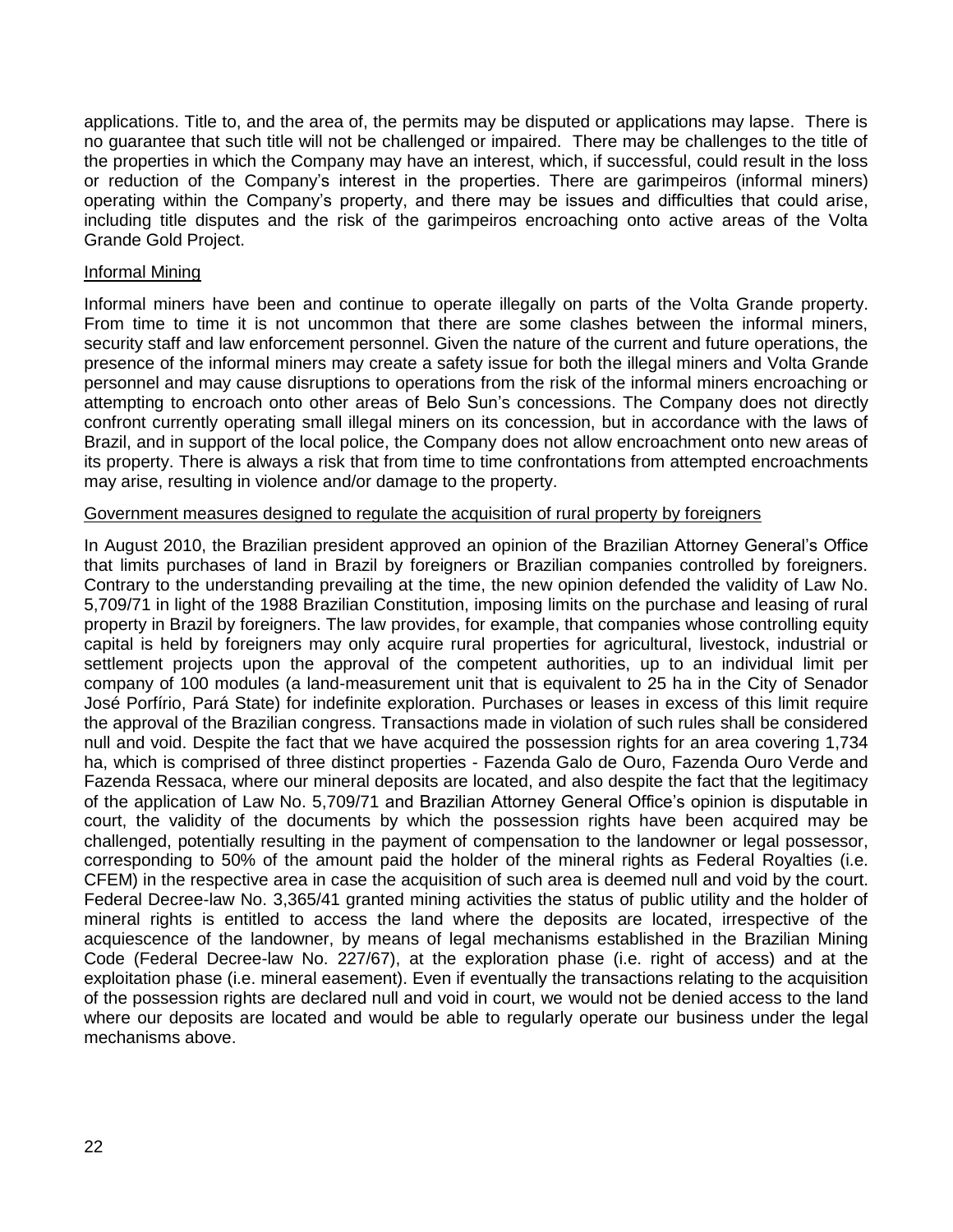# Uninsured Risks

The Company maintains insurance to cover normal business risks. In the course of exploration and development of mineral properties, certain risks and, in particular, unexpected or unusual geological operating conditions including explosions, rock bursts, cave-ins, fire and other natural disasters may occur. It is not always possible to fully insure against such risks as a result of high premiums or other reasons. Should such liabilities arise, they could reduce or eliminate any future profitability and result in increasing costs and a decline in the value of the Common Shares.

## **Competition**

The Company competes with many other mining companies that have substantially greater mineral resources than the Company. Such competition may result in the Company being unable to acquire desired properties, recruit or retain qualified employees or acquire the capital necessary to fund the Company's operations and develop its properties. The Company's inability to compete with other mining companies for these mineral resources could have a material adverse effect on the Company's results of operations and business.

## Dependence on Outside Parties

The Company has relied upon consultants, engineers and others and intends to rely on these parties for exploration, drilling, and local expertise. Substantial expenditures are required to establish mineral reserves through drilling, to carry out environmental and social impact assessments, to develop metallurgical processes to extract the metal from the ore and, in the case of new properties, to develop the exploration and plant infrastructure at any particular site. If such parties' work is deficient or negligent or is not completed in a timely manner, it could have a material adverse effect on the Company.

# Dependence on Key Personnel

Belo Sun is reliant on key personnel it has employed or engaged. Loss of such personnel may have a material adverse impact on the performance of the Company. In addition, the recruiting of qualified personnel is critical to the Company's success. As Belo Sun's business grows, it will require additional key financial, administrative, mining, marketing and public relations personnel as well as additional staff for operations.

#### Dependence on Qualified Personnel

Recruiting and retaining qualified personnel in the future is critical to the Company's success. As the Company develops its Volta Grande Gold Project toward commercial production, the need for skilled labour will increase. The number of persons skilled in the exploration and development of mining properties in Brazil is limited and competition for this workforce is intense. The development of the Volta Grande Gold Project and other initiatives of the Company may be significantly delayed or otherwise adversely affected if the Company cannot recruit and retain qualified personnel as and when required.

#### **Litigation**

Legal proceedings may arise from time to time in the course of the Company's business. Defense and settlement costs of legal claims can be substantial, even with respect to claims that have no merit. The process of defending such claims could take away from management time and effort and the resolution of any particular legal proceeding to which the Company or one or more of its subsidiaries may become subject could have a material effect on the Company's financial position and results of operations.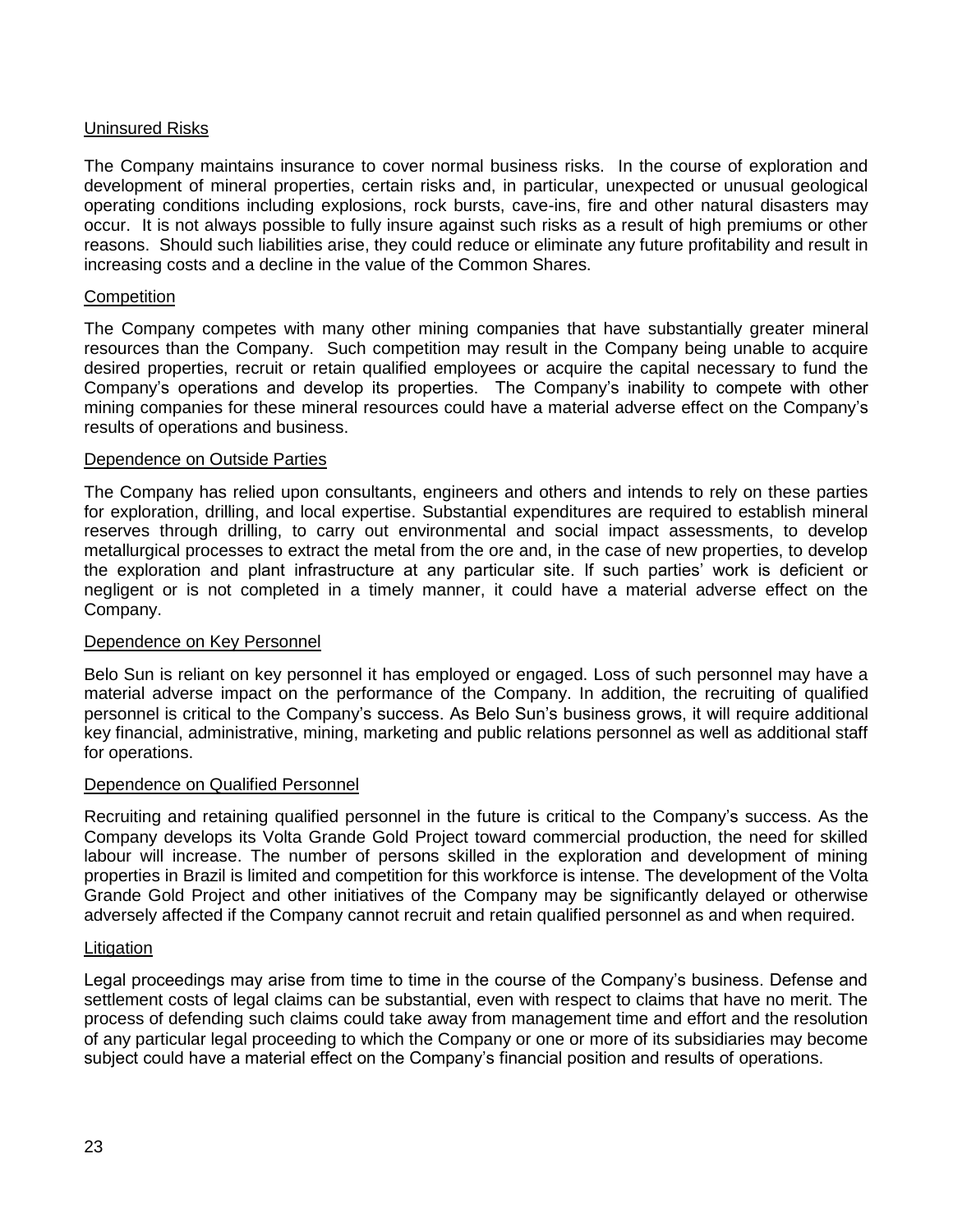# Availability of Reasonably Priced Raw Materials and Mining Equipment

The Company will require a variety of raw materials in its business as well as a wide variety of mining equipment. To the extent these materials or equipment are unavailable or available only at significantly increased prices, the Company's production and financial performance could be adversely affected.

## Share Price Fluctuations

The market price of securities of many companies, particularly development stage companies, experience wide fluctuations in price that are not necessarily related to the operating performance, underlying asset values or prospects of such companies. There can be no assurance that fluctuations in the Company's share price will not occur.

## Conflicts of Interest

Certain of the Company's directors and officers serve or may agree to serve as directors or officers of other companies and, to the extent that such other companies may participate in ventures in which the Company may participate, the directors of the Company may have a conflict of interest in negotiating and concluding terms respecting such participation.

## **Foreign Operations**

At present, the operations of Belo Sun are located in Brazil. As a result, the operations of the Company are exposed to various levels of political, economic and other risks and uncertainties associated with operating in foreign jurisdiction. These risks and uncertainties include, but are not limited to, currency exchange rates; price controls; import or export controls; currency remittance; high rates of inflation; labour unrest; renegotiation or nullification of existing permits, applications and contracts, land or tax disputes; changes in taxation policies; restrictions on foreign exchanges; changing political condition; currency controls; and governmental regulations that may require the awarding of contracts of local contractors or require foreign contractors to employ citizens of, or purchase supplies from, a particular jurisdiction. Changes, if any, in mining or investment policies or shifts in political attitudes in Brazil or other countries in which Belo Sun conducts business may adversely affect the operations of the Company. The Company may become subject to local political unrest that could have a debilitating impact on operations, and at its extreme, could result in damage and injury to personnel and site infrastructure. Furthermore, the Federal Government of Brazil collects royalties on mineral production, with up to half of such royalties being paid to surface rights owners. The Corporation will be required to pay a net smelter return, and may be required to pay other royalties, the level of which may be varied at any time as a result of changing legislation, if the Corporation goes into production, which may have a material adverse effect on the Corporation at such time.

Failure to comply with applicable laws and regulations may result in enforcement actions and include corrective measures requiring capital expenditures, installing of additional equipment or remedial actions. Parties engaged in mining operations may be required to compensate those suffering loss or damage by reason of mining activities and may have civil or criminal fines or penalties imposed for violations of applicable laws or regulations.

# Foreign mining tax regimes

Mining tax regimes in foreign jurisdictions are subject to differing interpretations and are subject to constant change. The Corporation's interpretation of taxation law as applied to its transactions and activities may not coincide with that of the tax authorities. As a result, transactions may be challenged by tax authorities and the Corporation's operations may be assessed, which could result in significant additional taxes, penalties and interest. In addition, proposed changes to mining tax regimes in foreign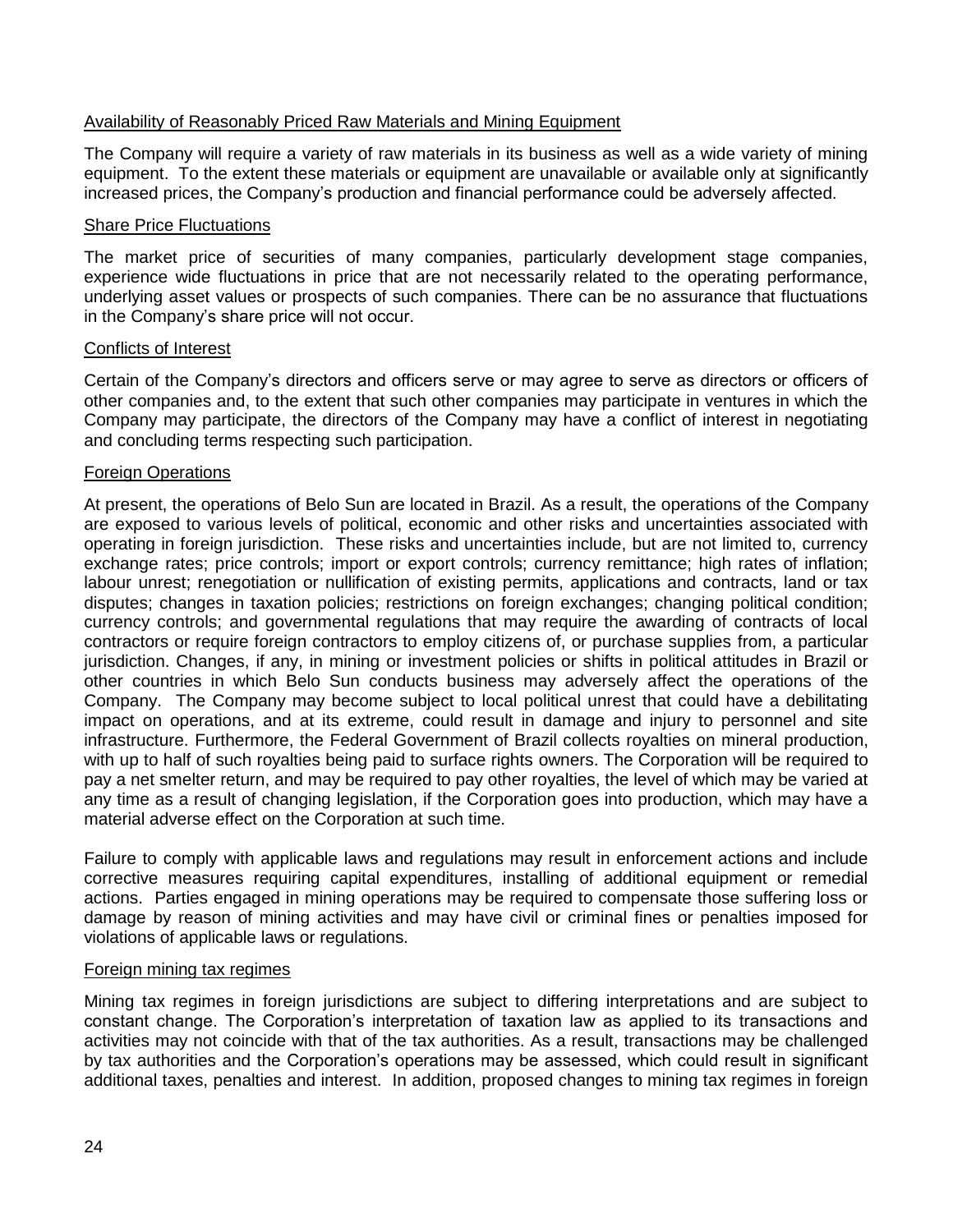jurisdictions could result in significant additional taxes payable by the Corporation, which would have a negative impact on the financial results of the Corporation.

# **Disclosure Controls and Procedures**

Management of the Company is responsible for establishing and maintaining disclosure controls and procedures. Management has designed such disclosure controls and procedures, or caused them to be designed under its supervision, to provide reasonable assurance that material information relating to the Company, including its consolidated subsidiaries, is made known to the Chief Executive Officer and the Chief Financial Officer by others within those entities.

## Internal Control Over Financial Reporting

Belo Sun's management, including the CEO and CFO, is responsible for establishing and maintaining adequate internal control over financial reporting. Under their supervision, the Company's internal control over financial reporting is a process designed to provide reasonable assurance regarding the reliability of financial reporting and the preparation of financial statements for external purposes in accordance with IFRS. The Company's internal control over financial reporting includes policies and procedures that:

• Pertain to the maintenance of records that, in reasonable detail, accurately and fairly reflect the transactions, acquisitions and dispositions of the assets of the Company;

• Provide reasonable assurance regarding the prevention or timely detection of unauthorized acquisition, use or disposition of the Company's assets that could have a material effect on the annual or interim financial statements.

The CEO and CFO have certified that Internal Controls over Financial Reporting have been designed to provide reasonable assurance regarding the reliability of financial reporting and the preparation of financial statements for external purposes in accordance with IFRS. Management used the criteria set forth by the Committee of Sponsoring Organizations of the Treadway Commission on Internal Control (COSO) Framework to design the Company's internal control over financial reporting. The Audit Committee of the Company has reviewed this MD&A and the consolidated financial statements for the nine months ended September 30, 2013, and Belo Sun's Board of Directors approved these documents prior to their release.

# Limitations of Controls and Procedures

The Company's management, including the Chief Executive Officer and Chief Financial Officer, believe that disclosure controls and procedures and internal control over financial reporting, no matter how well conceived and operated, can provide only reasonable, not absolute, assurance that the objectives of the control system are met. Further, the design of a control system must reflect the fact that there are resource constraints, and the benefits of controls must be considered relative to their costs. Because of the inherent limitations in all control systems, they cannot provide absolute assurance that all control issues and instances of fraud, if any, within the Company have been prevented or detected. These inherent limitations include the realities that judgments in decision-making can be faulty, and that breakdowns can occur because of simple error or mistake. Additionally, controls can be circumvented by the individual acts of some persons, by collusion of two or more people, or by unauthorized override of the controls. The design of any control system also is based in part upon certain assumptions about the likelihood of future events, and there can be no assurance that any design will succeed in achieving its stated goals under all potential future conditions. Accordingly, because of the inherent limitations in a cost effective control system, misstatements due to error or fraud may occur and not be detected.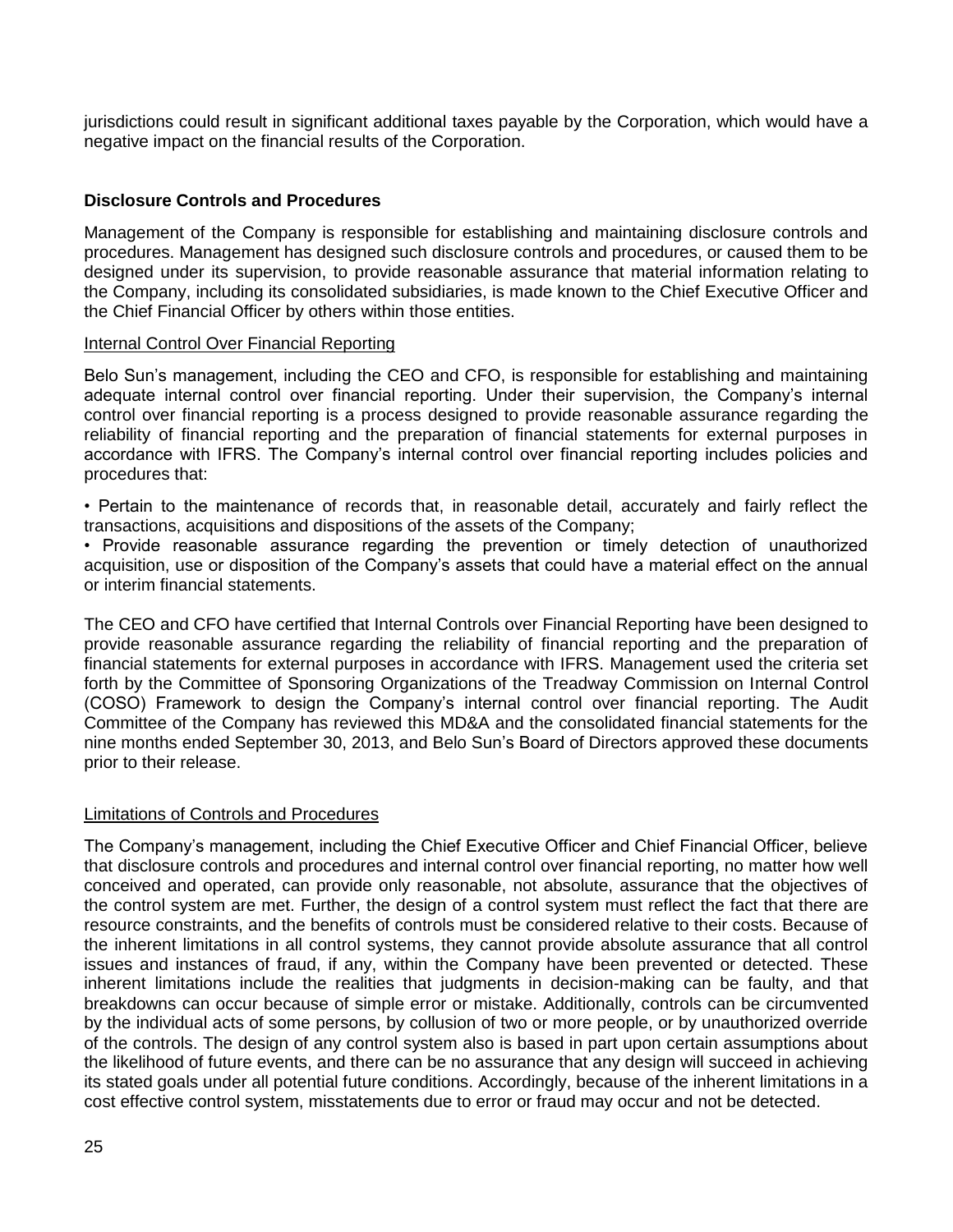# **Significant Accounting Policies**

The Company's significant accounting policies can be found in Note 2 of its annual consolidated financial statements for the twelve months ended December 31, 2012.

#### New Accounting Changes

Certain new standards, interpretations, amendments and improvements to existing standards were issued by the IASB or IFRIC that are mandatory for accounting periods beginning after January 1, 2013 or later periods. Updates that are not applicable or are not consequential to the Company have been excluded thereof.

IFRS 10, Consolidated Financial Statements, establishes principles for the presentation and preparation of consolidated financial statements when an entity controls one or more other entities. This standard (i) requires a parent entity (an entity that controls one or more other entities) to present consolidated financial statements; (ii) defines the principle of control, and establishes control as the basis for consolidation; (iii) sets out how to apply the principle of control to identify whether an investor controls an investee and therefore must consolidate the investee; and (iv) sets out the accounting requirements for the preparation of consolidated financial statements. IFRS 10 supersedes IAS 27 Consolidated and Separate Financial Statements and SIC-12 Consolidation—Special Purpose Entities and is effective for annual periods beginning on or after January 1, 2013, with early application permitted. The Company has re-assessed its control conclusions and determined that there were no changes in the consolidation status of any of its subsidiaries.

IFRS 11, Joint Arrangements, establishes the core principle that a party to a joint arrangement determines the type of joint arrangement in which it is involved by assessing its rights and obligations and accounts for those rights and obligations in accordance with that type of joint arrangement. This standard is effective for annual periods beginning on or after January 1, 2013, with early application permitted. The Company currently has no joint ventures and therefore there is no impact of IFRS 11 to the Company's financial statements.

IFRS 12, Disclosure of Involvement with Other Entities, requires the disclosure of information that enables users of financial statements to evaluate the nature of, and risks associated with, its interests in other entities and the effects of those interests on its financial position, financial performance and cash flows. This standard is effective for annual periods beginning on or after January 1, 2013, with early application permitted. The Company has determined that it is in compliance with IFRS 12 and there was no change to the financial presentation as a result of this change.

IFRS 13, Fair Value Measurement, defines fair value, sets out in a single IFRS a framework for measuring fair value and requires disclosures about fair value measurements. IFRS 13 applies when another IFRS requires or permits fair value measurements or disclosures about fair value measurements (and measurements, such as fair value less costs to sell, based on fair value or disclosures about those measurements), except for: share-based payment transactions within the scope of IFRS 2 (Share-based Payments); leasing transactions within the scope of IAS (17 Leases); measurements that have some similarities to fair value but that are not fair value, such as net realizable value in IAS 2 (Inventories); or value in use in IAS 36 (Impairment of Assets). This standard is effective for annual periods beginning on or after January 1, 2013, with early application permitted. The Company has determined that it is in compliance with IFRS 13 and there was no impact of this change on the Company's financial statements.